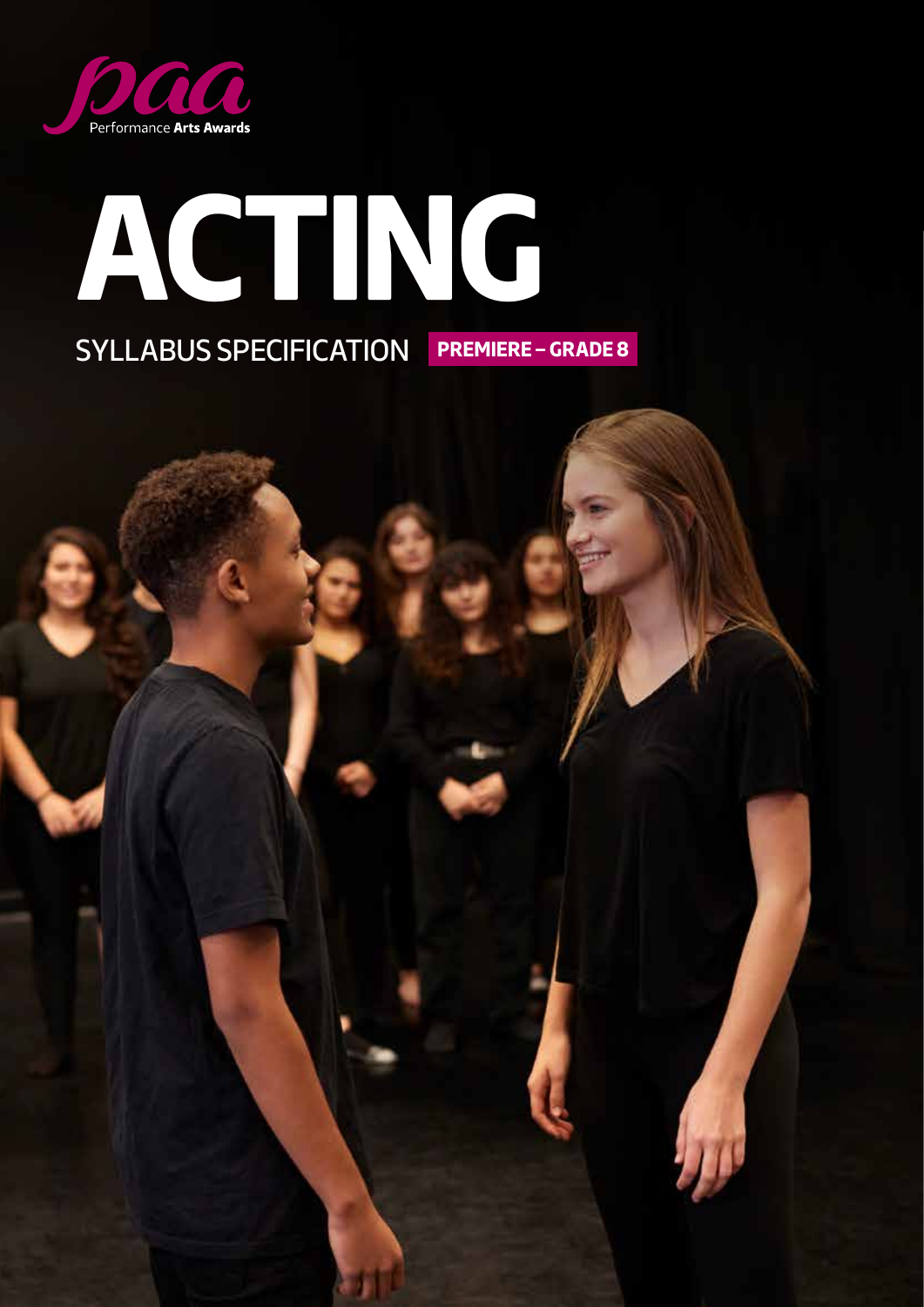

# **Acting Syllabus Specification**

Premiere to Grade 8



All supporting material can be downloaded from www.rslawards.com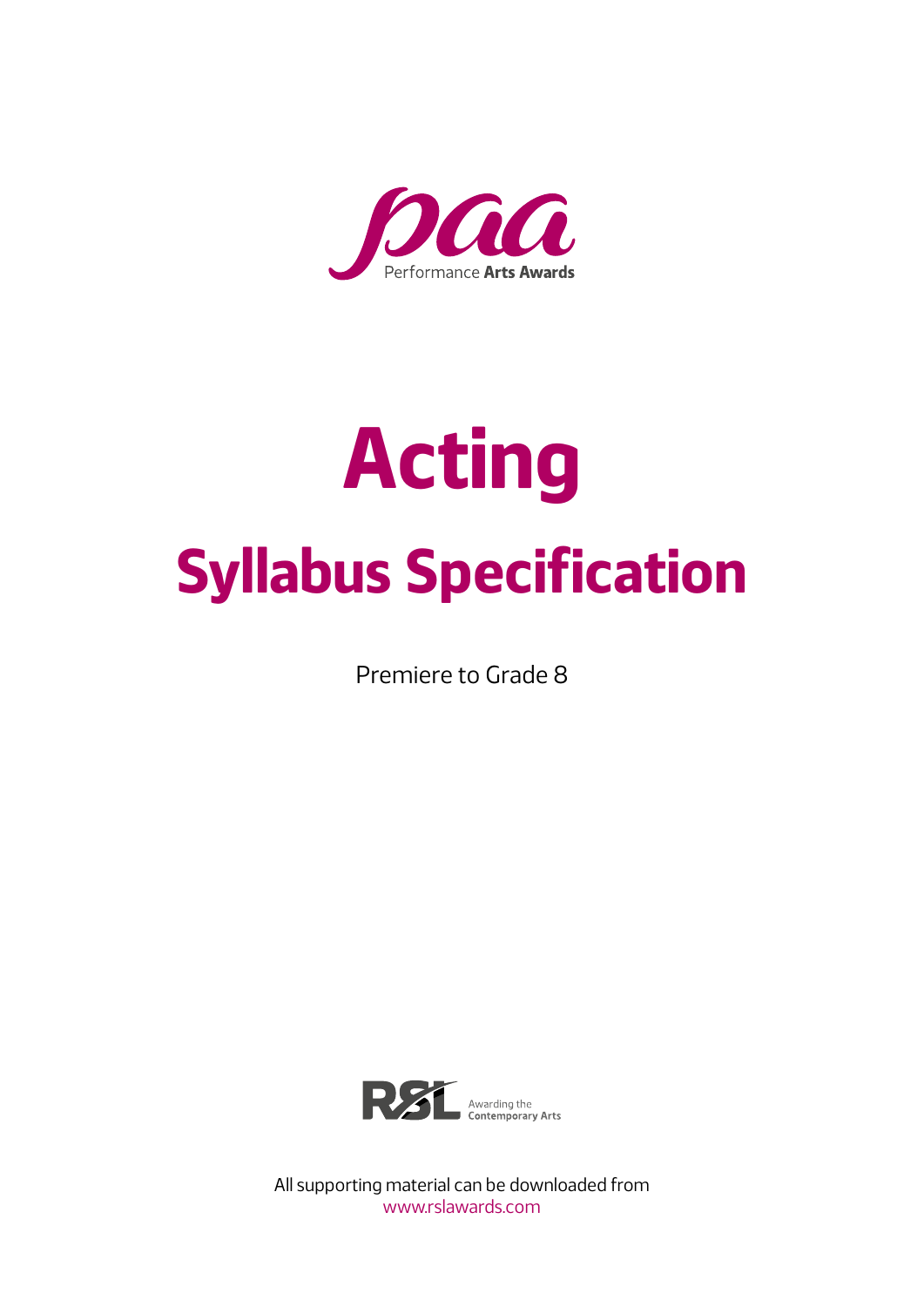

## **Acknowledgements**

## **Syllabus**

Syllabus writer: Jacquie Kirke Syllabus Director: Tim Bennett-Hart Specialist consultants: Catherine Weate, Claire Huckle, Anna Rose, Rachael Meech Syllabus Advisors: Andrew McBirnie, Jono Harrison

## **Publishing**

Typesetting & cover design: Simon Troup (Digital Music Art) Cover photograph: © monkeybusinessimages (istock)

## **Executive Producers**

Norton York Suzanne Harlow John Simpson

## **Contact**

RSL Harlequin House Ground Floor 7 High Street Teddington Middlesex TW11 8EE

Performance Arts Awards (PAA) [www.rslawards.com/paa](https://www.rslawards.com/paa/) Telephone: +44 (0)345 460 4747 Email: [info@rslawards.com](mailto://info@rslawards.com)

All supporting material can be downloaded from [www.rslawards.com](https://www.rslawards.com/)

Published: February 2021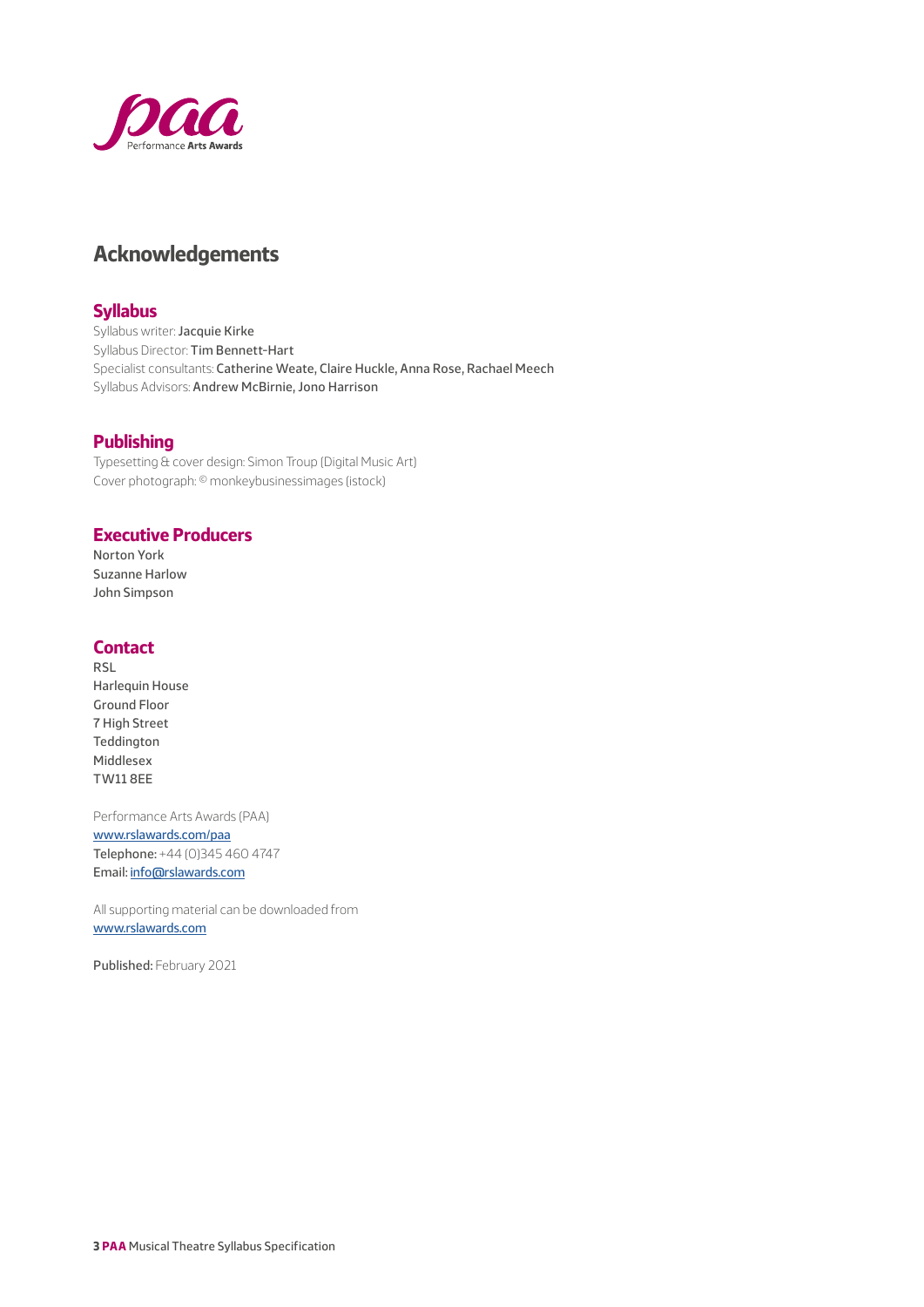# <span id="page-3-0"></span>**Table of Contents**

#### **[INTRODUCTION](#page-4-0)**

- [The Value of RSL Qualifications](#page-4-0)
- [Recognition, Regulation and UCAS:](#page-4-0)
- [Safeguarding including Health & Safety](#page-4-0)
- [Qualification Structure](#page-4-0)
- [Candidate Access and Registration](#page-4-0)
- [Total Qualification Time Allocations](#page-6-0)  [for all PAA Graded Acting Examinations](#page-6-0)
- [Assessment Summary](#page-6-0)
- [Expectations of Knowledge,](#page-7-0)  [Skills and Understanding](#page-7-0)
- [Quality Assurance](#page-7-0)
- [Examination Levels / Recommended Ages](#page-7-0)  [for PAA Examinations](#page-7-0)

#### **[AIMS, BROAD OBJECTIVES AND ASSESSMENT METHODOLOGY](#page-9-0)**

- [Learning Outcomes](#page-9-0)
- [Estimated examination timings](#page-10-0)
- [Examination Formats](#page-10-0)
- [Assessment, Marking and attainment bands](#page-12-0)
- [Examination Content, Assessment Criteria](#page-12-0)  [and Grade Descriptors](#page-12-0)

#### **[ENTRY LEVEL](#page-13-0)**

- [Premiere | Content](#page-13-0)
- [Premiere | Assessment Criteria](#page-13-0)
- [Debut | Content](#page-14-0)
- [Debut | Assessment Criteria](#page-14-0)
- [Entry Level \(Premiere/Debut\) | Grade Descriptors](#page-15-0)
- [Entry Level | Weighting](#page-16-0)

### **[LEVEL 1](#page-17-0)**

- [Grade 1 | Content](#page-17-0)
- [Grade 1 | Assessment Criteria](#page-18-0)
- [Grade 2 | Content](#page-19-0)
- [Grade 2 | Assessment Criteria](#page-20-0)
- [Grade 3 | Content](#page-21-0)
- [Grade 3 | Assessment Criteria](#page-22-0)
- [Level 1 \(Grades 1–3\) | Grade Descriptors](#page-23-0)
- [Level 1 \(Grades 1–3\) | Weighting](#page-23-0)

## **[LEVEL 2](#page-24-0)**

- [Grade 4 | Content](#page-24-0)
- [Grade 4 | Assessment Criteria](#page-25-0)
- [Grade 5 | Content](#page-26-0)
- [Grade 5 | Assessment Criteria](#page-27-0)
- [Level 2 \(Grades 4–5\) | Grade Descriptors](#page-28-0)
- [Level 2 \(Grades 4–5\) | Weighting](#page-28-0)

## **[LEVEL 3](#page-29-0)**

- [Grade 6 | Content](#page-29-0)
- [Grade 6 | Assessment Criteria](#page-30-0)
- [Grade 7 | Content](#page-31-0)
- [Grade 7 | Assessment Criteria](#page-32-0)
- [Grade 8 | Content](#page-33-0)
- [Grade 8 | Assessment Criteria](#page-35-0)
- [Level 3 \(Grades 6–8\) | Grade Descriptors](#page-36-0)
- [Level 3 \(Grades 6–8\) | Weighting](#page-37-0)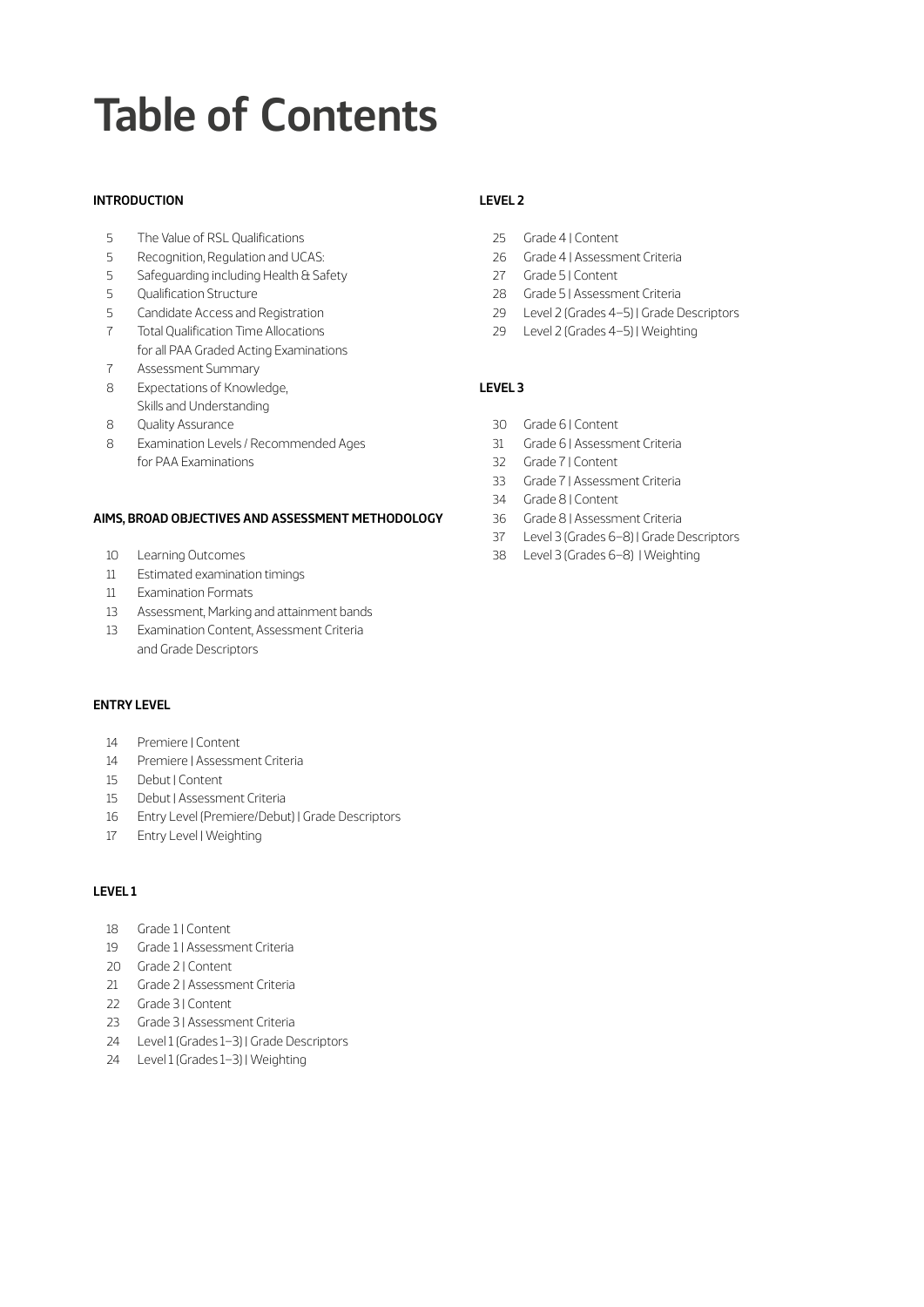# <span id="page-4-0"></span>**Introduction**

#### **Welcome to the RSL Performance Arts Awards syllabus in Acting**

This syllabus guide is designed to give teachers, learners and candidates practical information on the graded qualifications in Acting run by RSL Awards.

#### **This syllabus guide covers the following qualifications**

■ Graded qualifications in Acting: Premiere to Grade 8

#### **Period of operation**

This syllabus specification covers graded qualifications in Acting, from February 2021.

## **The Value of RSL Qualifications**

Performance Arts Awards (PAA) are part of RSL Awards. With a reputation for excellence, RSL is committed to providing high quality education and training through its syllabuses, examinations, music and resources. RSL advocates an open access approach to qualifications, providing a range of syllabuses, designed to accommodate a wide variety of candidates of different ages, experience and levels of achievement.

PAA graded examinations in Performance are tailor-made to support and encourage learners of all levels and abilities, and are accessible to learners from all countries and cultures. Having effective skills in communication and performance can boost confidence, increase employability skills, and have a hugely positive impact on a learner's future life and career.

Candidates taking a PAA examination will not only gain practical performance and communication skills but are also encouraged to reflect on their performance and the rehearsal process, developing their understanding of the material and the creative choices made.

PAA encourages creativity; the performance material is chosen by the teacher or candidate(s), allowing creative freedom and the opportunity for learners to study material of particular interest to them or from their own culture.

## **Recognition, Regulation and UCAS:**

All PAA graded exams are recognised and regulated by the Office of Qualifications and Examinations Regulation (OFQUAL).

#### **March 2021:**

Please note that UCAS is currently assessing PAA Acting for UCAS point allocation. We will be updating this as soon as possible. Please contact [info@rslawards.com](mailto:info@rslawards.com) for further information.

## **Safeguarding including Health & Safety**

RSL takes the safeguarding of children and vulnerable adults extremely seriously and has put in place as many preventative measures as possible within its assessment structure and processes. For more details of these please see here: [www.](http://www.rslawards.com/about-us/safeguarding) [rslawards.com/about-us/safeguarding](http://www.rslawards.com/about-us/safeguarding)

## **Qualification Structure**

PAA graded qualifications in Performance consists of a range of both practical and knowledge-based tasks which are based on detailed requirements outlined in the relevant syllabus.

Requirements for each grade are set out in detail in the Unit Specifications. The Learning Outcomes and Assessment Criteria for each unit require skills, knowledge, and understanding of the syllabus requirements to be demonstrated at the grade entered.

## **Candidate Access and Registration**

#### **Access and registration**

The qualifications:

- are available to everyone who is capable of reaching the required standards
- are free from any barriers that restrict access and progression
- offer equal opportunities for all who wish to access them

#### **Entry requirements**

These qualifications are open to everyone who is capable of reaching the required standard; there are no entry requirements. However, candidates should be aware that the content at the higher grades will require a level of knowledge and understanding covered in previous qualifications. At the point of application, RSL will ensure that all candidates are fully informed about the requirements and demands of the qualification.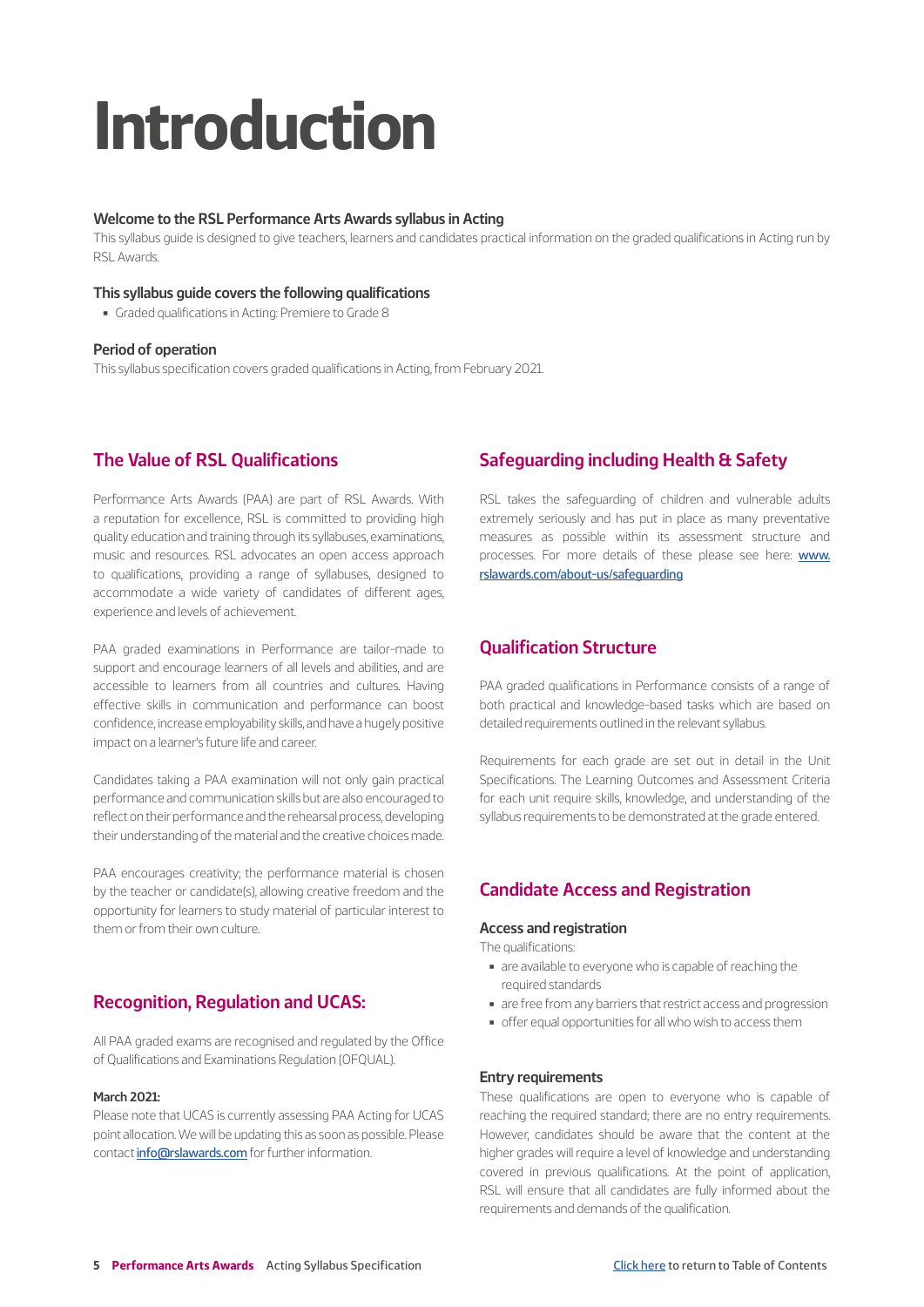#### **Age groups**

These qualifications are suitable for candidates in the under 16, 16+, 16–18 and 19+ age groups.

#### **Exam entry**

Candidates may enter for a PAA Acting Video Exam at any time of the year. For further details on PAA Acting Face-to-Face and Live Video exam dates, all current fees, and to enter for a PAA graded qualification visit the RSL website at: **[rslawards.com](http://rslawards.com)** 

Candidates may enter for the exam as follows:

- One candidate
- ▬ Two candidates
- Three candidates

All candidates are individually assessed.

#### **Recommended prior learning (RPL)**

Learners are not required to have any prior learning for these qualifications. However, learners should ensure that they are aware of the requirements and expectations of each grade prior to entering for an assessment.

#### **Progression – where the qualifications could lead**

Graded qualifications provide a flexible progression route for learners. They are a positive means of determining progress, and enable learners to develop the necessary techniques to gain entry to Further Education and Higher Education courses. In addition, industry professionals are confident that candidates achieving the highest level of graded qualifications will have developed the skills necessary to enhance employment opportunities in other areas, as a result of increased confidence, communication and presentation skills.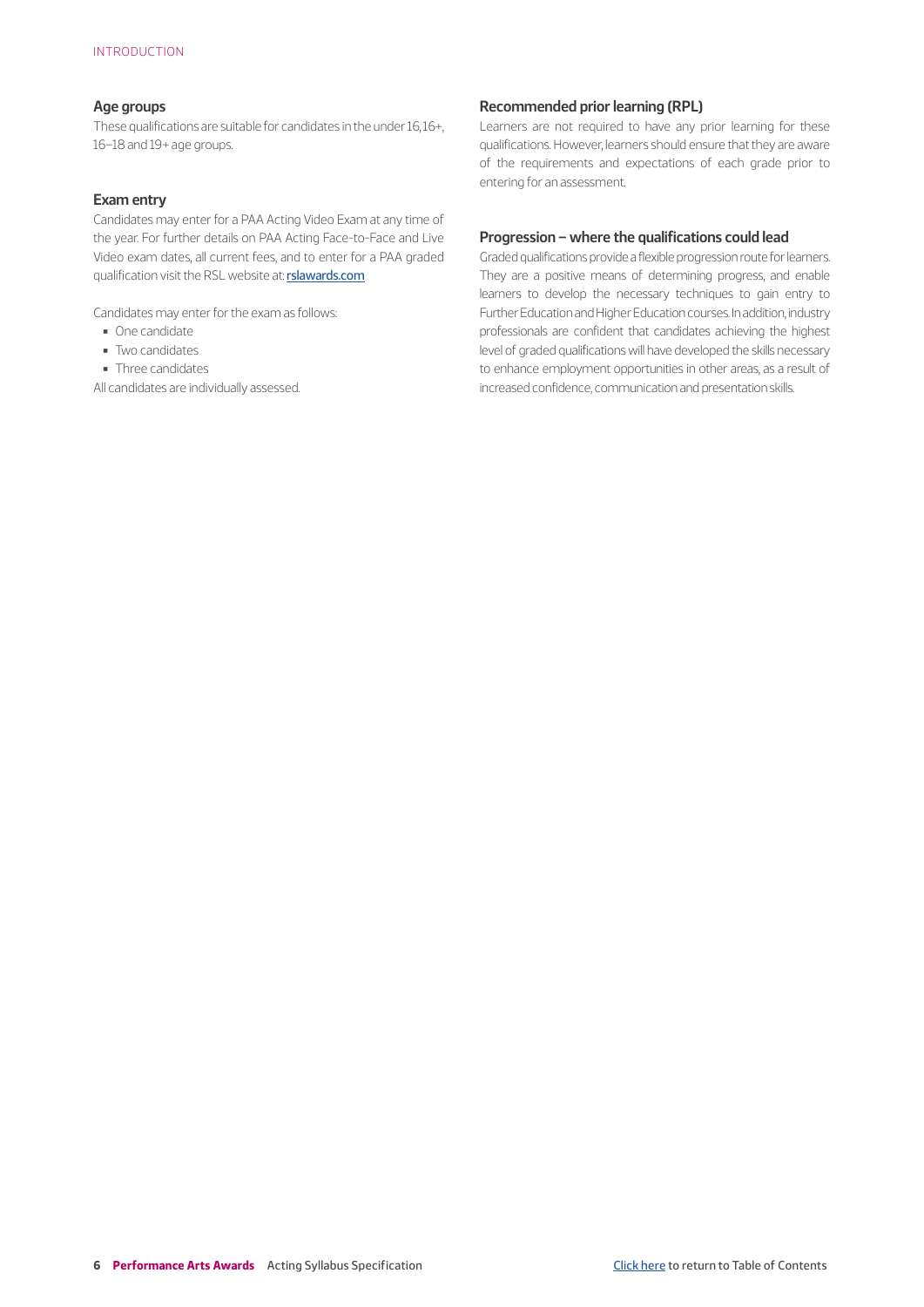## <span id="page-6-0"></span>**Total Qualification Time Allocations for all PAA Graded Acting Examinations**

| <b>Qualification title</b>                                         | <b>OAN</b> | <b>Guided Learning</b><br><b>Hours</b> | <b>Total Qualification</b><br><b>Time</b> | <b>Credit Value</b> |
|--------------------------------------------------------------------|------------|----------------------------------------|-------------------------------------------|---------------------|
| <b>RSL Entry Level Award in</b><br>Performance: Premiere (Entry 2) | 603/7121/3 | 8                                      | 30                                        | 3                   |
| <b>RSL Entry Level Award in</b><br>Performance: Debut (Entry 3)    | 603/7135/3 | 10                                     | 40                                        | $\overline{4}$      |
| <b>RSL Level 1 Award in</b><br>Performance: Grade 1                | 603/7134/1 | 12                                     | 60                                        | 6                   |
| <b>RSL Level 1 Award in</b><br>Performance: Grade 2                | 603/7136/5 | 16                                     | 80                                        | 8                   |
| <b>RSL Level 1 Award in</b><br>Performance: Grade 3                | 603/7137/7 | 18                                     | 100                                       | 10                  |
| <b>RSL Level 2 Award in</b><br>Performance: Grade 4                | 603/7138/9 | 20                                     | 130                                       | 13                  |
| <b>RSL Level 2 Award in</b><br>Performance: Grade 5                | 603/7139/0 | 24                                     | 150                                       | 15                  |
| <b>RSL Level 3 Certificate in</b><br>Performance: Grade 6          | 603/7140/7 | 26                                     | 170                                       | 17                  |
| <b>RSL Level 3 Certificate in</b><br>Performance: Grade 7          | 603/7141/9 | 30                                     | 190                                       | 19                  |
| <b>RSL Level 3 Certificate in</b><br>Performance: Grade 8          | 603/7142/0 | 40                                     | 240                                       | 24                  |

## **Assessment Summary**

| <b>Assessment</b>          |                                                                                                                                                                                                                                    |
|----------------------------|------------------------------------------------------------------------------------------------------------------------------------------------------------------------------------------------------------------------------------|
| <b>Form of Assessment</b>  | All assessments are carried out by external examiners. Candidates are required to carry out a<br>range of practical tasks underpinning the technical and performance assessment.                                                   |
| <b>Unit Format</b>         | Unit specifications contain the Title, Unit Code, Credit Level, Credit Value, Learning Outcomes,<br>Assessment Criteria, Grade Descriptor, and types of evidence required for the unit.                                            |
| <b>Bands of Attainment</b> | There are four bands of attainment (Distinction, Merit, Pass and Unclassified) for the qualification<br>as a whole.                                                                                                                |
| <b>Quality Assurance</b>   | Quality Assurance ensures that all assessments are carried out to the same standard by objective<br>sampling and re-assessment of candidates' work. A team of external examiners is appointed.<br>trained and standardised by RSL. |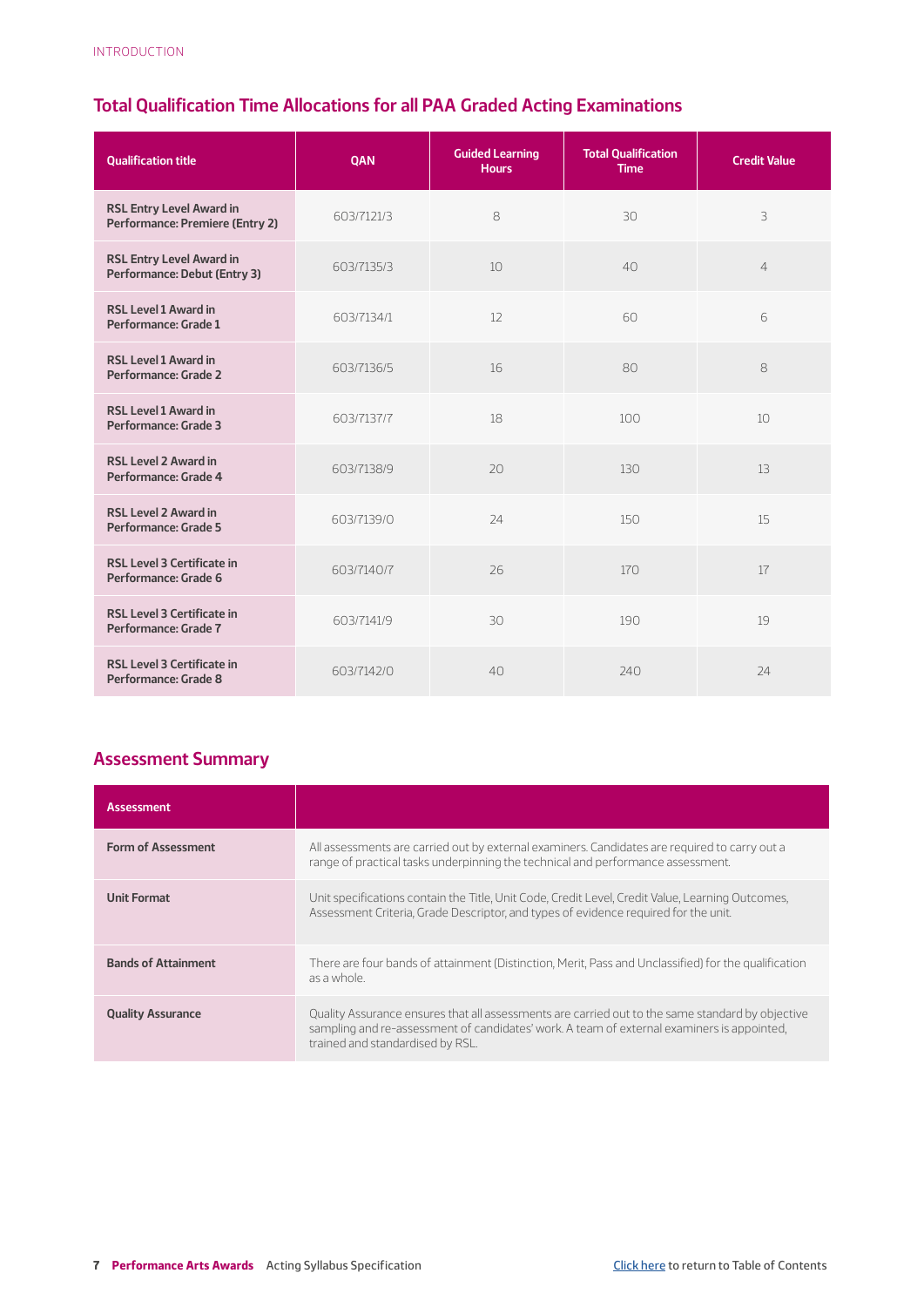## <span id="page-7-0"></span>**Expectations of Knowledge, Skills and Understanding**

The graded examination system is based on the principle of 'progressive mastery': each step in the exam chain demonstrates learning, progression and skills in incremental steps.

Successful learning is characterised by a mastery of the fundamental skills demanded in each grade. Learners will be able to complete practical tasks and be tested on their underpinning knowledge (the complexity and variety of tasks are determined by which qualification is being attempted), which allow them to demonstrate skills, knowledge and understanding relevant to the grade. These skills set a firm platform for further technical and creative development by the learner.

## **Quality Assurance**

All RSL examinations and graded qualifications are standardised according to the processes and procedures laid down by RSL.

## **Examination Levels / Recommended Ages for PAA Examinations**

PAA Acting examinations are offered at four levels, in line with the Regulated Qualifications Framework (RQF).

Although RSL imposes no minimum or maximum age limit, it is advisable for candidates to enter for a suitable and attainable level for their individual age, overall maturity and ability to meet the Assessment Criteria published in this syllabus specification. The following age recommendations are a suggestion only:

| <b>Grade Qualification</b> | <b>Suggested</b><br><b>Entry Age</b> | <b>RQF Level</b>   |
|----------------------------|--------------------------------------|--------------------|
| <b>Premiere</b>            | 4-5 years                            | Entry Level 2      |
| <b>Debut</b>               | 5-6 years                            | Entry Level 3      |
| Grade 1                    | 7-8 years                            | Level 1            |
| Grade 2                    | 9-10 years                           | $ $ evel 1         |
| Grade 3                    | $11-12$ years                        | Level 1            |
| Grade 4                    | $13-14$ years                        | Level <sub>2</sub> |
| Grade 5                    | $15-16$ years                        | Level <sub>2</sub> |
| Grade 6                    | $16+$                                | Level 3            |
| Grade 7                    | $16+$                                | Level 3            |
| Grade 8                    | $16+$                                | Level 3            |

Further Information and Contact Details

#### **Complaints and appeals**

RSL's policy on complaints, enquiries and appeals for graded examinations is available at:

<https://www.rslawards.com/about-us/policies-regulations/>

#### **Equal opportunities**

RSL's Equal opportunities policy can be found at: <https://www.rslawards.com/about-us/policies-regulations/>

#### **Contacts for help and support**

All correspondence should be directed to:

RSL

Harlequin House 7 High Street **Teddington** Middlesex TW11 8EE

or [info@rslawards.com](mailto://info@rslawards.com)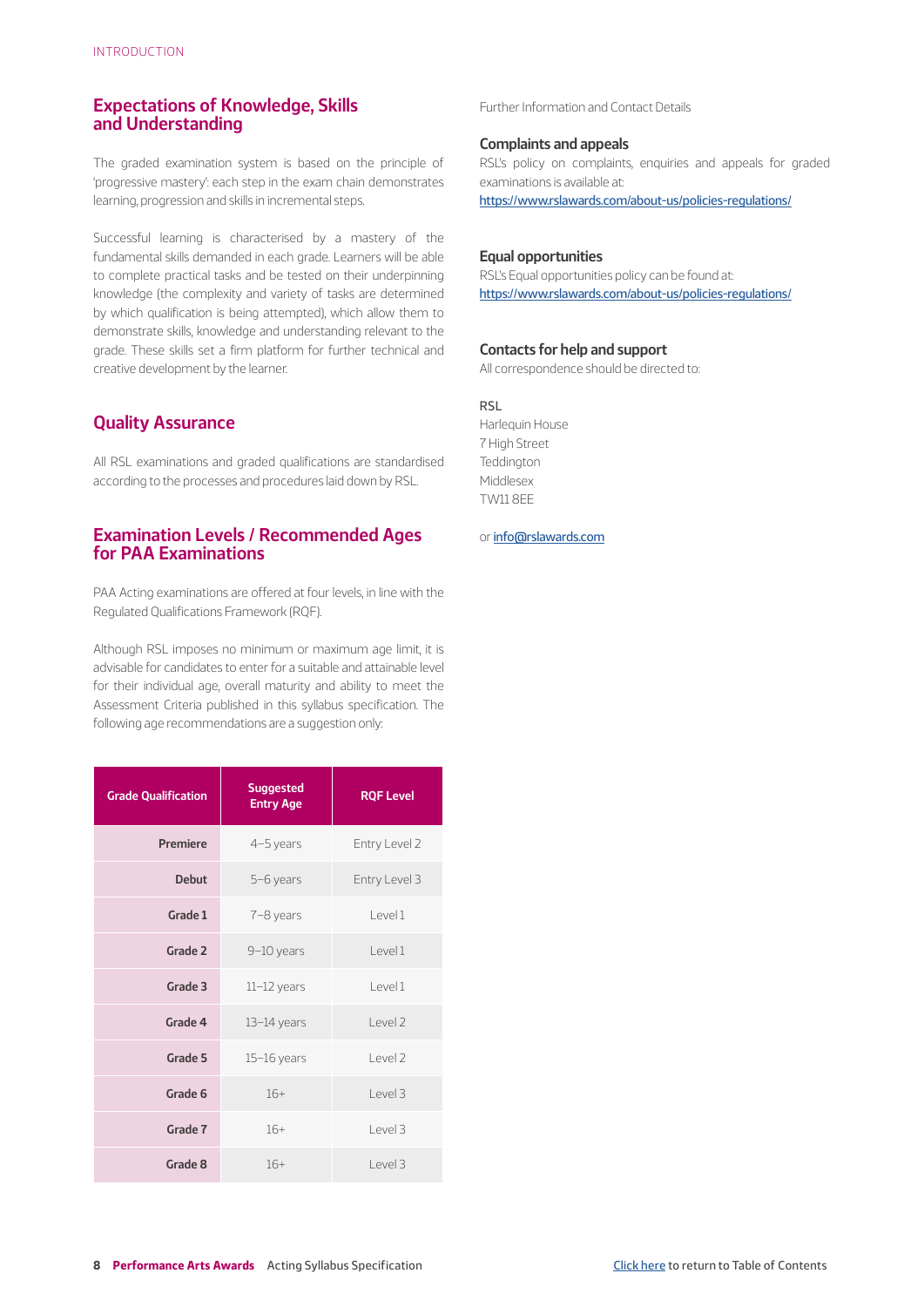# **Unit specifications**

**9 Performance Arts Awards** Acting Syllabus Specification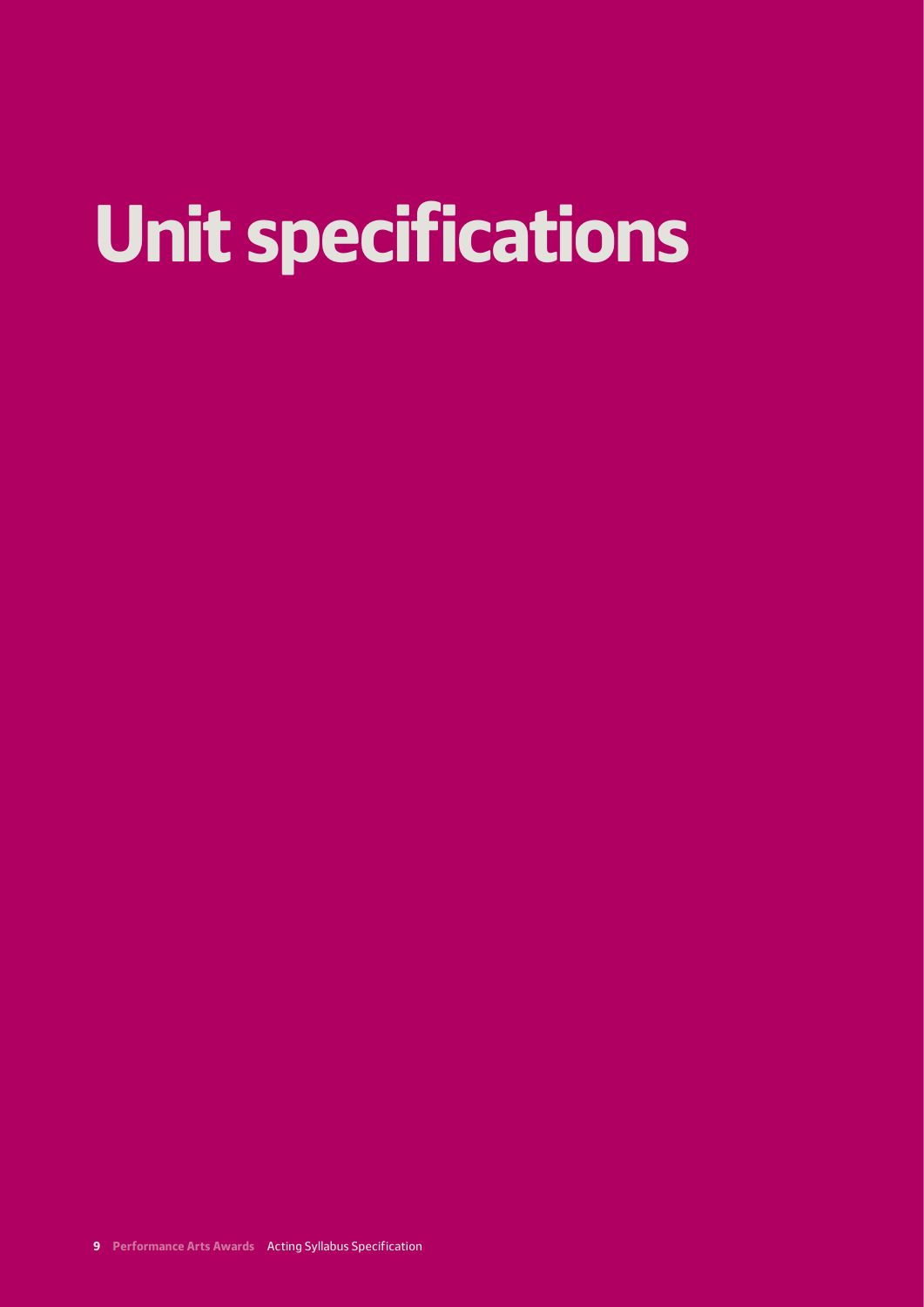# <span id="page-9-0"></span>**Aims, Broad Objectives and Assessment Methodology**

The aim of the PAA Acting qualification is to motivate and encourage candidates of all ages and levels through a system of progressive mastery and a flexible approach to the development of skills, knowledge, and understanding required for acting.

These qualifications assess a range of interpretative skills, technical skills, and knowledge and understanding through the following components:

- Practical assessment performance of chosen piece(s)
- Knowledge and Understanding responding to questions relevant to the material presented

## **Learning Outcomes**

A 'Learning Outcome' is a statement of what has been demonstrated as a result of successful completion of the assessment criteria.

The following are the broad Learning Outcomes which apply to all graded Acting examinations, along with the relevant exam section. The Assessment Criteria, repertoire, technical challenges and knowledge requirements are set at each grade, and increase in difficulty as the grades progress:

#### **Premiere candidates:**

| <b>Learning Outcome</b>                                                                                                | <b>Exam Section</b> |
|------------------------------------------------------------------------------------------------------------------------|---------------------|
| Learning Outcome 1:<br>perform the chosen<br>material, demonstrating an<br>understanding of the content<br>and meaning | Performance Piece   |
| Learning Outcome 2:<br>use vocal skills in response to<br>the material being presented                                 | Performance Piece   |
| Learning Outcome 3:<br>use face and body in response<br>to the material being<br>presented                             | Performance Piece   |

#### **Debut to Grade 8 candidates:**

| <b>Learning Outcome</b>                                                                                                                                                                 | <b>Exam Section</b>            |
|-----------------------------------------------------------------------------------------------------------------------------------------------------------------------------------------|--------------------------------|
| Learning Outcome 1:<br>perform from memory,<br>demonstrating an<br>understanding of the<br>content and meaning of the<br>chosen material                                                | Performance Piece(s)           |
| Learning Outcome 2:<br>use vocal skills in response<br>to the material being<br>presented                                                                                               | Performance Piece(s)           |
| Learning Outcome 3:<br>use face and body in<br>response to the material<br>being presented                                                                                              | Performance Piece(s)           |
| Learning Outcome 4:<br>demonstrate an<br>understanding of the<br>chosen material, including<br>content, context and role (as<br>appropriate) and rehearsal<br>process (Grades 5-8 only) | Knowledge and<br>Understanding |

#### **Candidates may enter for the exam as follows:**

- ▬ One candidate
- Two candidates
- Three candidates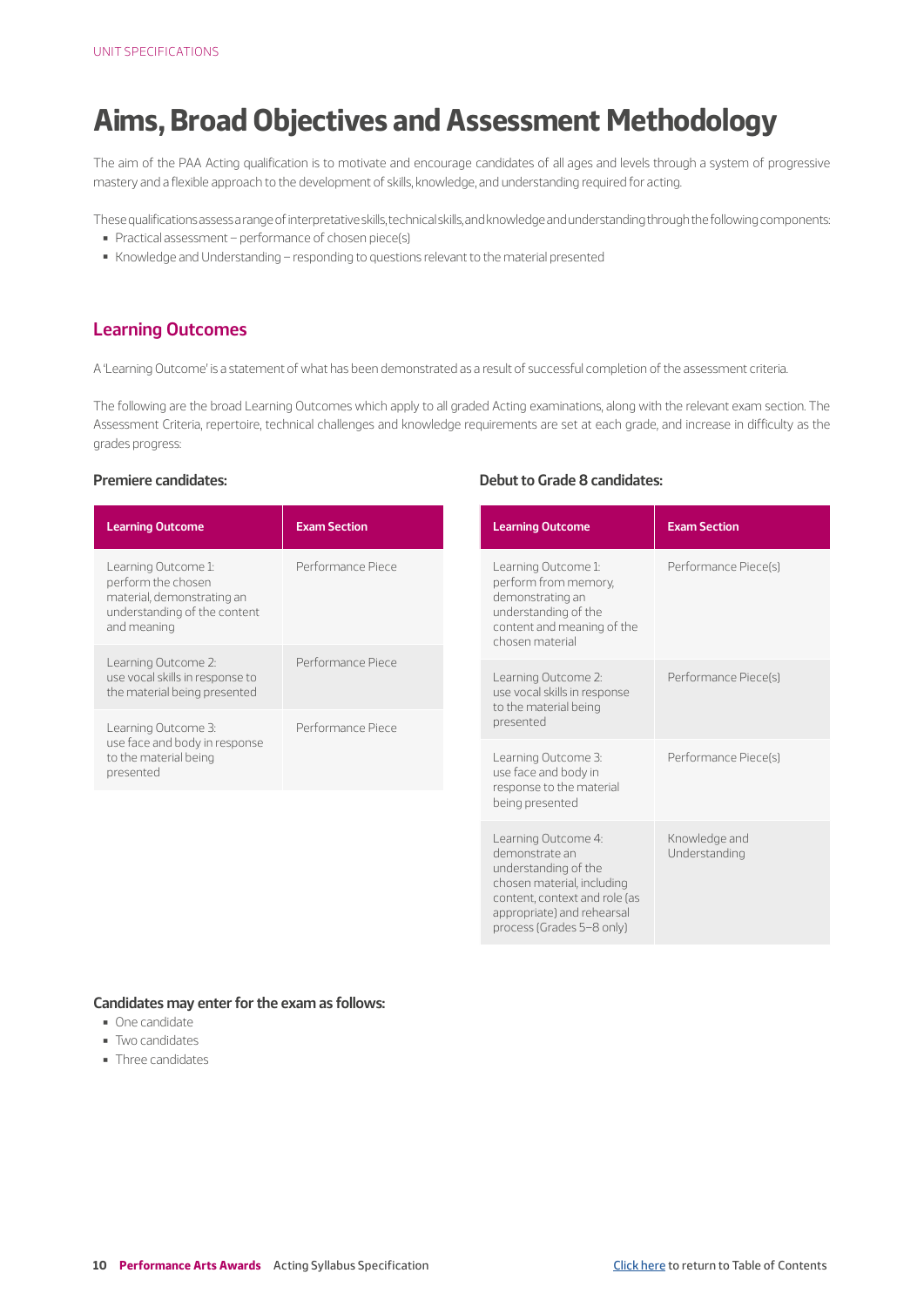## <span id="page-10-0"></span>**Estimated examination timings**

#### **Premiere**

- ▬ One candidate: 5 minutes
- ▬ Two candidates: 6 minutes
- ▬ Three candidates: 7 minutes

#### **Debut**

- ▬ One candidate: 10 minutes
- ▬ Two candidates: 12 minutes
- ▬ Three candidates: 14 minutes

#### **Grade 1**

- ▬ One candidate: 13 minutes
- ▬ Two candidates: 15–20 minutes
- ▬ Three candidates: 20–25 minutes

## **Grade 2**

- ▬ One candidate: 14 minutes
- ▬ Two candidates: 17–20 minutes
- ▬ Three candidates: 25–30 minutes

### **Grade 3**

- ▬ One candidate: 15 minutes
- ▬ Two candidates: 18–23 minutes
- ▬ Three candidates: 25–35 minutes

### **Grade 4**

- ▬ One candidate: 18 minutes
- ▬ Two candidates: 25–30 minutes
- ▬ Three candidates: 35–40 minutes

## **Grade 5**

- ▬ One candidate: 20 minutes
- ▬ Two candidates: 30–35 minutes
- ▬ Three candidates: 35–45 minutes

#### **Grade 6:**

- ▬ One candidate: 25 minutes
- ▬ Two candidates: 35–40 minutes
- ▬ Three candidates: 40–50 minutes

#### **Grade 7**

- ▬ One candidate: 25 minutes
- ▬ Two candidates: 35–45 minutes
- Three candidates: 45–55 minutes

### **Grade 8**

- ▬ One candidate: 30 minutes
- ▬ Two candidates: 40–50 minutes
- ▬ Three candidates: 50–60 minutes

## **Examination Formats**

There are three types of examination formats offered:

- ▬ Face-to-Face examination (schools/venues only)
- Live Video examination (schools/venues only)
- Recorded Video examination

#### **Face-to-Face Examination process**

- 1. Face-to-Face exams are only offered to schools/venues. Applications from individuals will not be accepted.
- 2. PAA operates a minimum fee policy for Face-to-Face exams. Schools should ensure that there are enough candidates scheduled to meet this fee before applying. All current fees can be found by visiting

## <https://www.rslawards.com/paa/>

- 3. The examiner will come to your school/venue. The Principal (or equivalent) is required to meet with the examiner 30 minutes before the start of the first exam to discuss any absences or changes to the day.
- 4. The examiner will call the principal two days before the exam, to introduce themselves and confirm the information on the schedule.
- 5. The candidate(s) are assessed by one examiner, although there may be another examiner present, for training or monitoring purposes.
- 6. Venues must provide examiners with an adequate table. chair, lighting and access to drinking water or refreshments.
- 7. Venues must provide an appropriate space to conduct the examinations.
- 8. Copies of all exam pieces must be provided when booking an exam, or as soon after as possible.
- 9. A member of staff must be on hand outside the exam room, to support the organisation of candidates, to chaperone candidates when waiting outside and once the exam is completed.

## **Registration**

To register for a PAA Acting Exam, please use the relevant online form, either for schools/venues (all formats) or for independent candidates (recorded video exams only).

Both forms can be found here:

[https://www.rslawards.com/paa/paa-video-exams/paa-online](https://www.rslawards.com/paa/paa-video-exams/paa-online-entry/)[entry/](https://www.rslawards.com/paa/paa-video-exams/paa-online-entry/)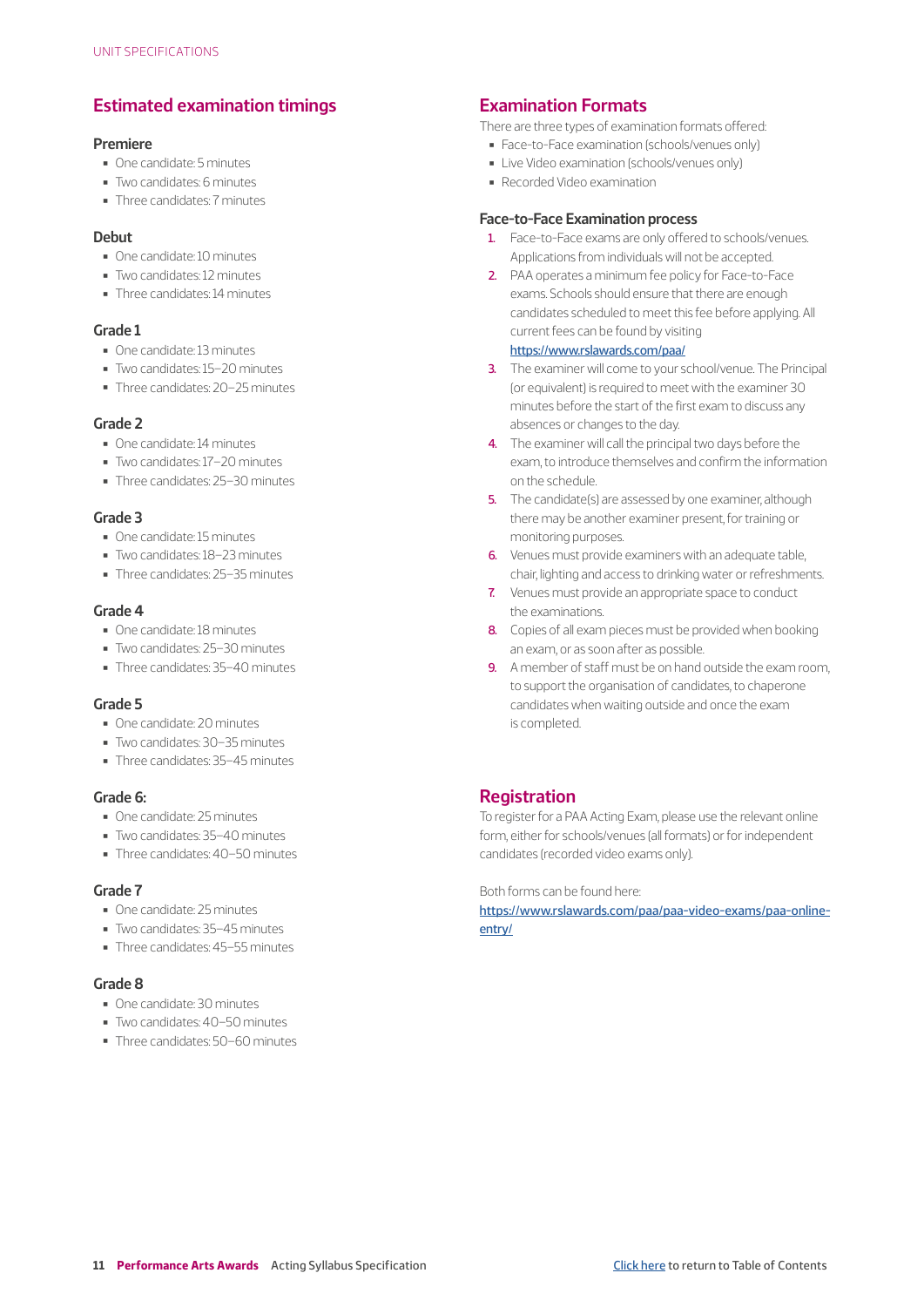#### **Live Video Examination (LVE) process**

#### **Overview**

Live Video Exams are intended to give candidates an experience that resembles face-to-face exams as closely as possible.

LVE are venue-based and therefore entire days similar to faceto-face exams can take place. This can include multiple venues in different geographic locations on the same day.

Live Video Exams are conducted via online video conference using Zoom, between the candidates at the exam venue and the examiner based at another location. For full details on how to book RSL Live Video Exams, please see [https://www.rslawards.com/](https://www.rslawards.com/paa/graded-exams/acting/ ) [paa/graded-exams/acting/](https://www.rslawards.com/paa/graded-exams/acting/ )

#### **Recorded Video Examination process**

For RSL video exams to be valid, there are a number of rules that must be adhered to. It is important that candidates and teachers read Procedure Guide carefully before applying for a recorded video exam.

As an overview, the following conditions apply, irrespective of whether scenes are performed as a solo, in twos, or in threes.

- All scenes must be performed and filmed in one continuous take. No editing is permitted.
- The Procedure Guide for RSL Recorded Video Acting Exams, along with filming and technical guidelines, can be downloaded from here:

<https://www.rslawards.com/paa/graded-exams/acting>

Candidates and teachers should read the guidance in full, to ensure they have the best chance of submitting a video that we can accept for submission.

- Filming and technical guidelines can be found here: [https://www.rslawards.com/rockschool/video-exams/](https://www.rslawards.com/rockschool/video-exams/ )
- Knowledge and Understanding:
	- This should follow the performance continuously ie, the camera should not be stopped. Candidates present their prepared response(s) to the chosen questions (the number of which is dependent upon the grade) to the camera.
	- For exams with two or three candidates, present responses in the order of the candidate's number.
	- If note cards are used they must be handheld, and not be positioned out of camera shot.
- To register for a PAA Recorded Video Acting Exam, please use the relevant online form, either for schools/venues or for independent candidates. Both forms can be found here: [https://www.rslawards.com/paa/paa-video-exams/paa](https://www.rslawards.com/paa/paa-video-exams/paa-online-entry/)[online-entry/](https://www.rslawards.com/paa/paa-video-exams/paa-online-entry/)

#### **General notes for all Acting examinations:**

- Copies of all exam piece must be provided in advance, at the point of booking the exam, or as soon after as possible.
- Candidates entering in groups of two or three must wear their allocated candidate number on the front of their clothing.
- ▬ **Introductions:**
- Each candidate should introduce themselves by stating their name at the start of the exam.
- Candidates should introduce the scene, stating the title, author and character(s), prior to the performance. Candidates taking Grades 1–8 should also briefly outline the context of the scene. For exams with two or three candidates, the introduction(s) may be shared as desired. Introductions should be no more than 30 seconds in duration. Note that the purpose of introductions is to assist the smooth-running of the exam, and introductions are not assessed.
- Grade 6-8 candidates should read the entire text of any play from which a scene has been chosen, in preparation for the Knowledge and Understanding component of the exam.
- The candidate(s) must play only one character in the chosen scene(s).
- Scenes from TV shows, serials, sit-coms, etc are not permitted.
- Scenes must be performed in English. Any published translation of a non-English text is permitted.
- Prompting:
- The examiner will be ready to prompt a candidate if at all necessary, using the copy of the scene provided by the entrant in advance of the exam.
- For Premiere candidates only, one prompt and/or minor hesitancy is accepted and will not impact the candidate's final mark. Multiple prompts or excessive hesitancies will result in the mark being impacted. If prompting is required by grades Debut-8 candidates, the degree at which the mark is impacted will depend on the number of prompts and/or, lapses in fluency (see Grade Descriptors for more details).
- Candidates may be asked to restart the scene, but only if prompting is required within the first few lines, and at the discretion of the examiner.
- Costume must not be worn, and a change of clothes is not permitted, although long skirts may be worn over clothing if required for period scenes. Nudity is not permitted.
- Small handheld props are permitted. If a mobile phone is used as a prop it must be switched off.
- For the Knowledge and Understanding component, candidates must not read their prepared responses to the chosen questions, however, note cards may be used as a prompt if required. If note cards are used for Recorded Video exams they must be handheld, and not be positioned out of camera shot.
- No unauthorised person will be allowed in the examination room during an examination.

#### **Choosing Scenes and Original Scenes**

PAA encourages creativity and does not make any compulsory recommendations for material selection. However, the following may help teachers and candidates when selecting scenes:

- Each scene must adhere to the required duration for the relevant grade and the number of candidates.
- ▬ Teachers should ensure that the content is suitable for the individual age and overall maturity of the candidate(s).
- Scenes should be selected carefully to ensure that they provide suitable opportunity for candidates to demonstrate the relevant assessment criteria.
- Candidates are reminded that if a chosen piece does not meet these requirements this may impact on the level of achievement possible within the examination.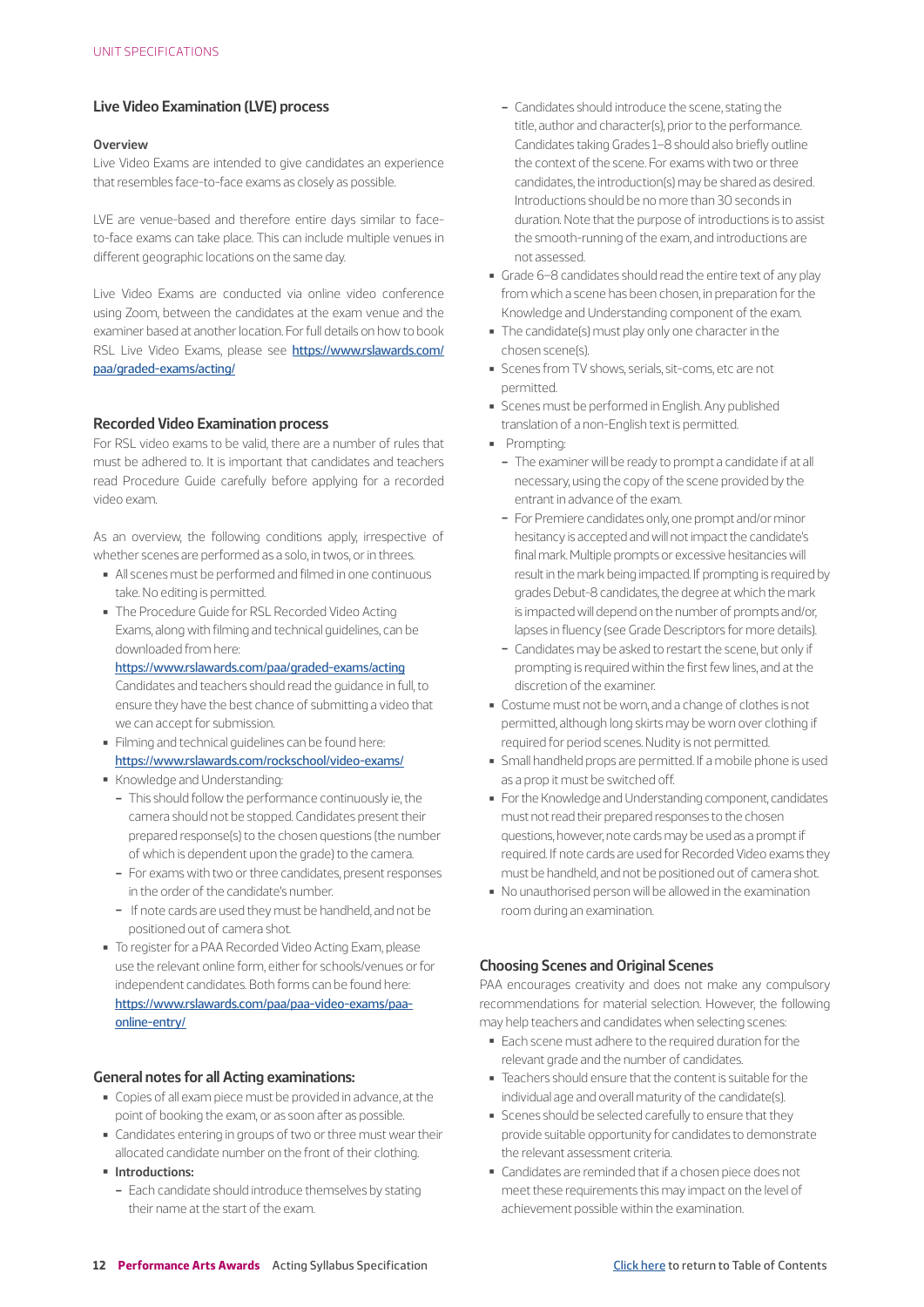- <span id="page-12-0"></span>■ The second scene (Grades 1–8) and third scene (Grades 7–8) should provide a contrast in either theme, character, mood, setting or style (although not necessarily all of these).
- Monologues:
	- Solo candidates may choose to perform a soliloquy, or a monologue involving another character or characters. If you choose the latter, you should perform solo, directing your speech to the imagined character(s) as appropriate.
	- If a chosen monologue is a direct address to the audience, candidates may either perform the monologue to a wider imagined audience, or directly to the examiner/camera.
- When choosing scenes for two or three candidates, care must be taken to ensure that each candidate has a similar proportion of involvement in the scene. There should also, as much as possible, be a similar balance of dialogue. However, for Grades 1 to 8, the weight of dialogue between the scenes could be considered, i.e., if there is less dialogue for one candidate in one scene, there should be more dialogue for that candidate in the next scene.
- The content of the scenes must demonstrate a comparable level of technical and interpretative demand to those suggested in the PAA online catalogue of suitable material at each level.
- Use of accent/dialect: It is not a requirement to use accents/ dialect, however, candidates should ensure that their vocal interpretation reflects the character, situation and the author's intention.
- To further encourage creativity, candidates have the option of performing an original scene, devised and written by the candidate(s), for their final piece (Grades 1–8). If this option is chosen, the scene **must be scripted**, and the above recommendations considered carefully.
- Published scenes may be edited if necessary, and dialogue spoken by other characters edited out, however the overall meaning of the scene must be maintained. Adding your own dialogue to scenes from published plays is not permitted.
- When adapting a scene from a novel, it is permissible to add dialogue, providing that the overall meaning, character, and style of the scene are maintained. For example, within the narrative there may be a description of a character's thoughts or feelings, which may be adapted into dialogue.
- When adapting a scene from a novel, it is advisable to consider the overall structure, including how it begins and ends, and each character's journey through the scene.
- Although it is not mandatory for candidates taking grades Premiere to 5 to read the whole play or novel from which the scene has been taken, it is important that they have an awareness of the context of the scene. Grade 6–8 candidates should, however, read the entire text of the play from which the scene has been taken.

The PAA online catalogue of suitable material can be found here <https://www.rslawards.com/paa/graded-exams/acting/> along with further support information, including tips for adapting scenes from novels or planning original scenes.

#### **Knowledge and Understanding**

For the final component of the examination, the candidate(s) must prepare and present a response to questions based on the performed scenes.

Candidates must select the appropriate number of questions (dependent on the grade) from the list provided, and prepare their response(s) to the questions.

- **For Face-to-Face and Live Video Exams**, the examiner will ask each candidate to present their prepared responses.
- ▬ **For Recorded Video Exams:** Facing directly to camera, each candidate should announce their chosen question followed by presenting their prepared response to each question.

## **Assessment, Marking and attainment bands**

All candidates, whether entering for their exam as a solo, or in twos or threes, are assessed individually by the examiner, and receive an individual mark and (on passing their exam) certificate. The examiner will award marks in line with the published assessment criteria for the relevant grade taken, full details of which can be found later in this document, within the Content Specifications for each grade.

The exams are marked out of 100. The attainment bands are as follows:

| <b>Marks received</b> | <b>Attainment level</b> |
|-----------------------|-------------------------|
| 85 and above          | Distinction             |
| $65 - 84$             | Merit                   |
| $50 - 64$             | Pass                    |
| $0 - 49$              | Unclassified            |

## **Examination Content, Assessment Criteria and Grade Descriptors**

The PAA Acting exam content is designed to encourage learners to develop vocal, physical and interpretative skills in dramatic performance. Candidates perform their chosen material (all grades) followed by communicating their ideas in response to specific questions relevant to the performance (grades Debut–8 only). Performance pieces are chosen by the candidate or teacher.

PAA has an online catalogue of suitable material at each level. Please see:

<https://www.rslawards.com/paa/graded-exams/acting/>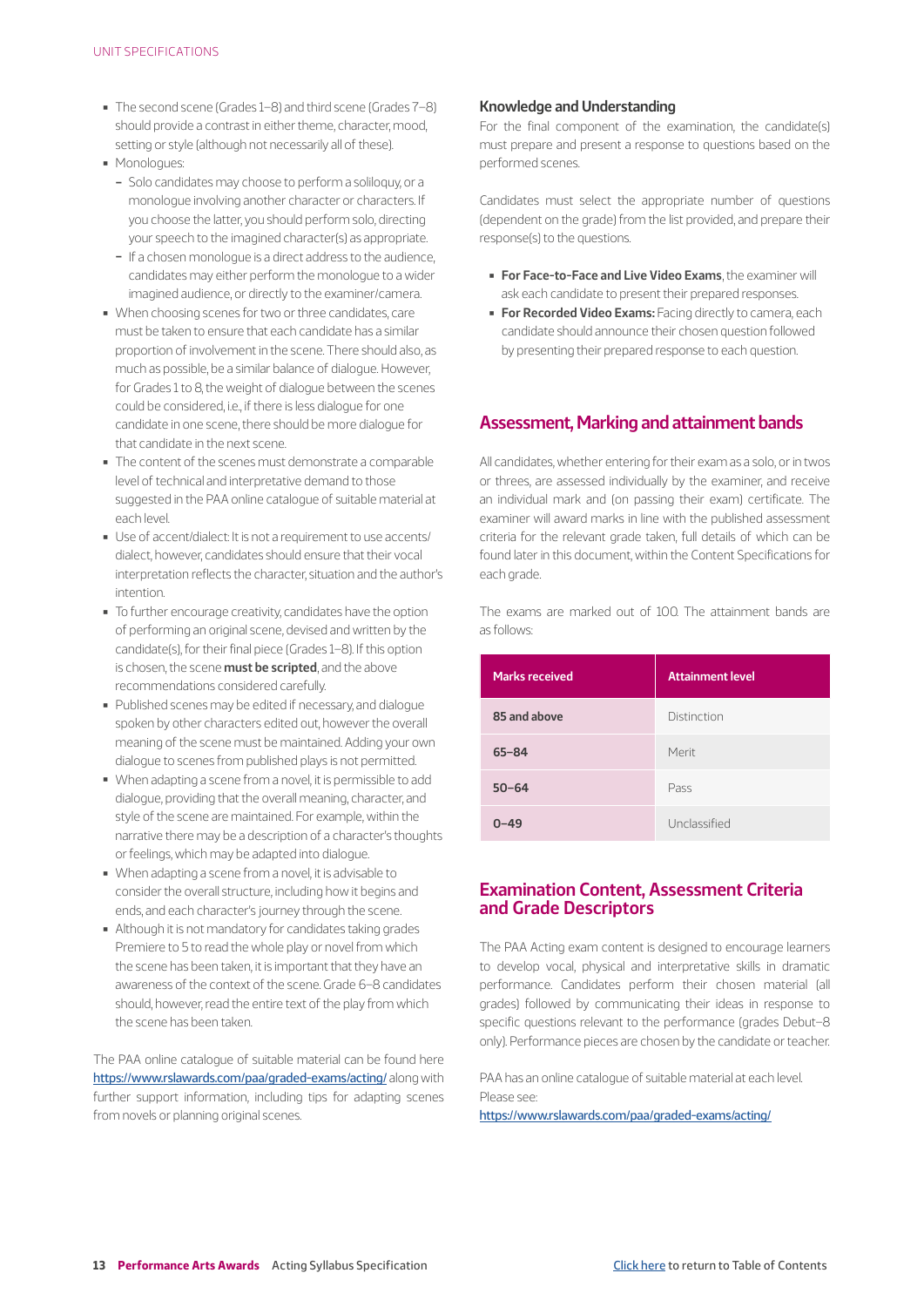# <span id="page-13-0"></span>**ENTRY LEVEL**

# **PREMIERE | CONTENT**

Candidates may enter for the exam as follows:

- ▬ One candidate (Total Examination Time: 5 minutes)
- ▬ Two candidates (Total Examination Time: 6 minutes)
- Three candidates (Total Examination Time: 7 minutes)

#### **Scene 1**

Perform a scene from a published play, screenplay, anthology of monologues/duologues/scenes, or a scene adapted from dialogue in a published novel.

The candidate(s) should introduce their scene, stating the title, author and character prior to the performance.

- For solo candidates, the scene should be a minimum of 1 minute and no more than 2 minutes
- For two candidates, the scene should be a minimum of 2 minutes and no more than 3 minutes
- For three candidates, the scene should be a minimum of 2 ½ minutes and no more than 3 ½ minutes

A copy of the scene must be submitted at the point of booking the exam, or as soon after as possible.

# **PREMIERE | ASSESSMENT CRITERIA**

| <b>Learning Outcome</b>                                                                                          | <b>Assessment Criteria</b>                                                                                                | <b>Exam Section</b> |
|------------------------------------------------------------------------------------------------------------------|---------------------------------------------------------------------------------------------------------------------------|---------------------|
| Learning Outcome 1:<br>Perform the chosen material, demonstrating an<br>understanding of the content and meaning | 1.1 Perform a scene with a general sense<br>of fluency<br>1.2 Demonstrate an understanding of the<br>meaning of the words | Performance Piece   |
| <b>Learning Outcome 2:</b><br>Use vocal skills in response to the material<br>being presented                    | 2.1 Speak audibly and clearly                                                                                             | Performance Piece   |
| <b>Learning Outcome 3:</b><br>Use face and body in response to the material<br>being presented                   | 3.1 Demonstrate use of facial expression<br>and movement appropriate to character<br>and meaning                          | Performance Piece   |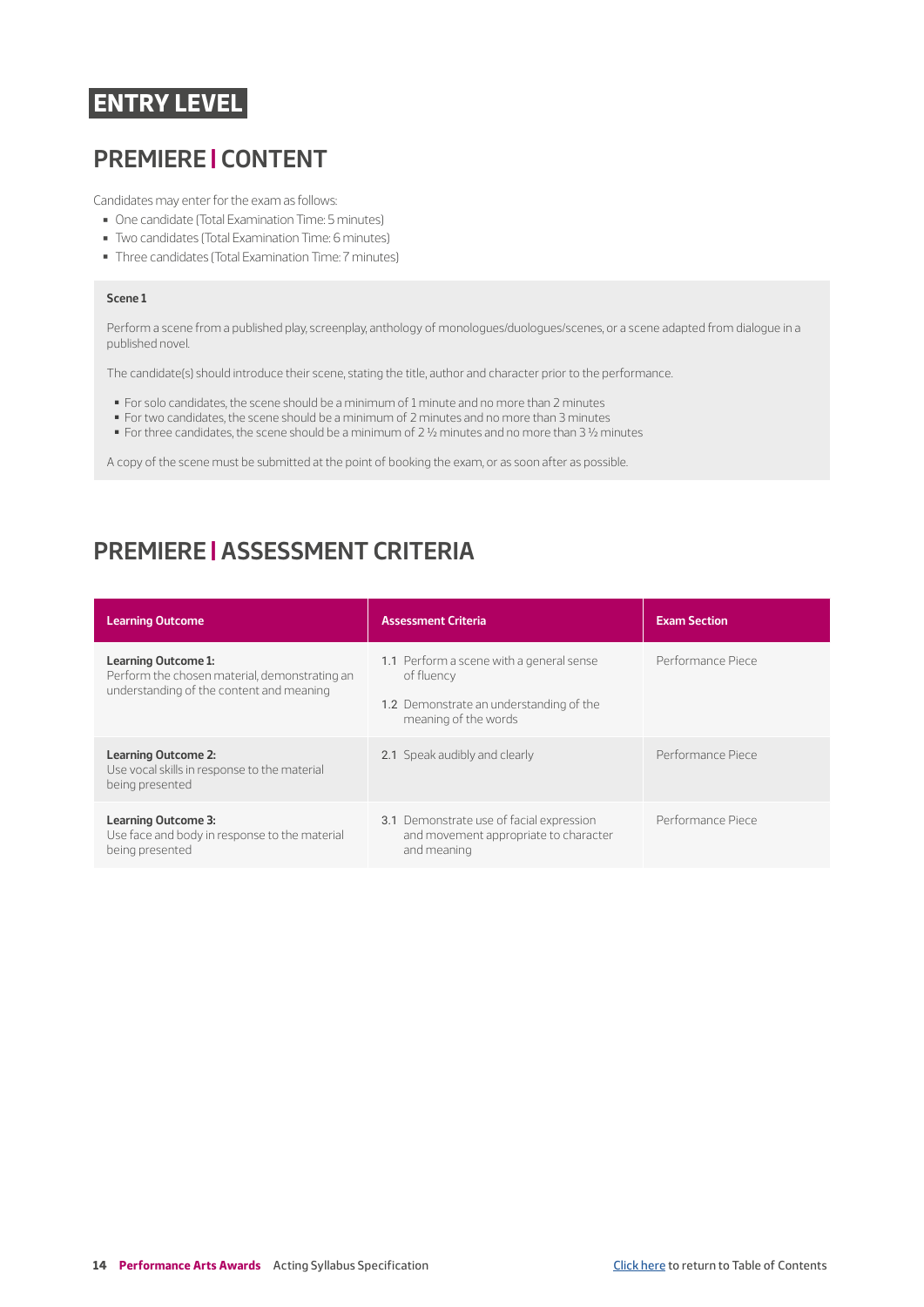# <span id="page-14-0"></span>**DEBUT | CONTENT**

Candidates may enter for the exam as follows:

- One candidate (Total Examination Time: 10 minutes)
- Two candidates (Total Examination Time: 12 minutes)
- Three candidates (Total Examination Time: 14 minutes)

#### **Scene 1**

Perform a scene from a published play, screenplay, anthology of monologues/duologues/scenes, or a scene adapted from dialogue in a published novel.

- For solo candidates, the scene should be a minimum of 1 minute and no more than 2 minutes
- For two candidates, the scene should be a minimum of 2 minutes and no more than 3 minutes
- $\blacksquare$  For three candidates, the scene should be a minimum of 2 ½ minutes and no more than 3 ½ minutes

The candidate(s) should introduce their scene, stating the title, author and character(s) prior to the performance.

A copy of the scene must be submitted at the point of booking the exam, or as soon after as possible.

#### **Knowledge & Understanding**

The candidate(s) will prepare and present a response to questions based on the performed scene. Each candidate should select **one** question from the following, and prepare a response to their chosen question. The total time taken to present the response should be a minimum of 30 seconds, and not exceed 1 minute, per candidate.

#### *Question 1: Describe what your character looks like.*

*Question 2: Describe what costume your character might be wearing.*

- ▬ **For Face-to-Face exams**, the examiner will ask each candidate to present their prepared responses.
- ▬ **For Video exams:** Facing directly to camera, candidates should announce their chosen questions followed by presenting their prepared responses to each question.

# **DEBUT | ASSESSMENT CRITERIA**

| <b>Learning Outcome</b>                                                                                                                       | <b>Assessment Criteria</b>                                                                                                             | <b>Exam Section</b>         |
|-----------------------------------------------------------------------------------------------------------------------------------------------|----------------------------------------------------------------------------------------------------------------------------------------|-----------------------------|
| Learning Outcome 1:<br>Perform from memory, demonstrating an<br>understanding of the content and meaning                                      | 1.1 Perform one scene with a sense<br>of fluency.<br>1.2 Demonstrate an understanding of the<br>character and the meaning of the words | Performance Piece           |
| <b>Learning Outcome 2:</b><br>Use vocal skills in response to the material<br>being presented                                                 | 2.1 Speak audibly and intelligibly                                                                                                     | Performance Piece           |
| <b>Learning Outcome 3:</b><br>Use face and body in response to the material<br>being presented                                                | 3.1 Demonstrate use of facial expression and<br>movement appropriate to the character<br>and meaning                                   | Performance Piece           |
| <b>Learning Outcome 4:</b><br>Demonstrate an understanding of the chosen<br>material, including content, context and role<br>(as appropriate) | 4.1 Communicate an understanding of the<br>appearance of the character portrayed<br>in the scene                                       | Knowledge and Understanding |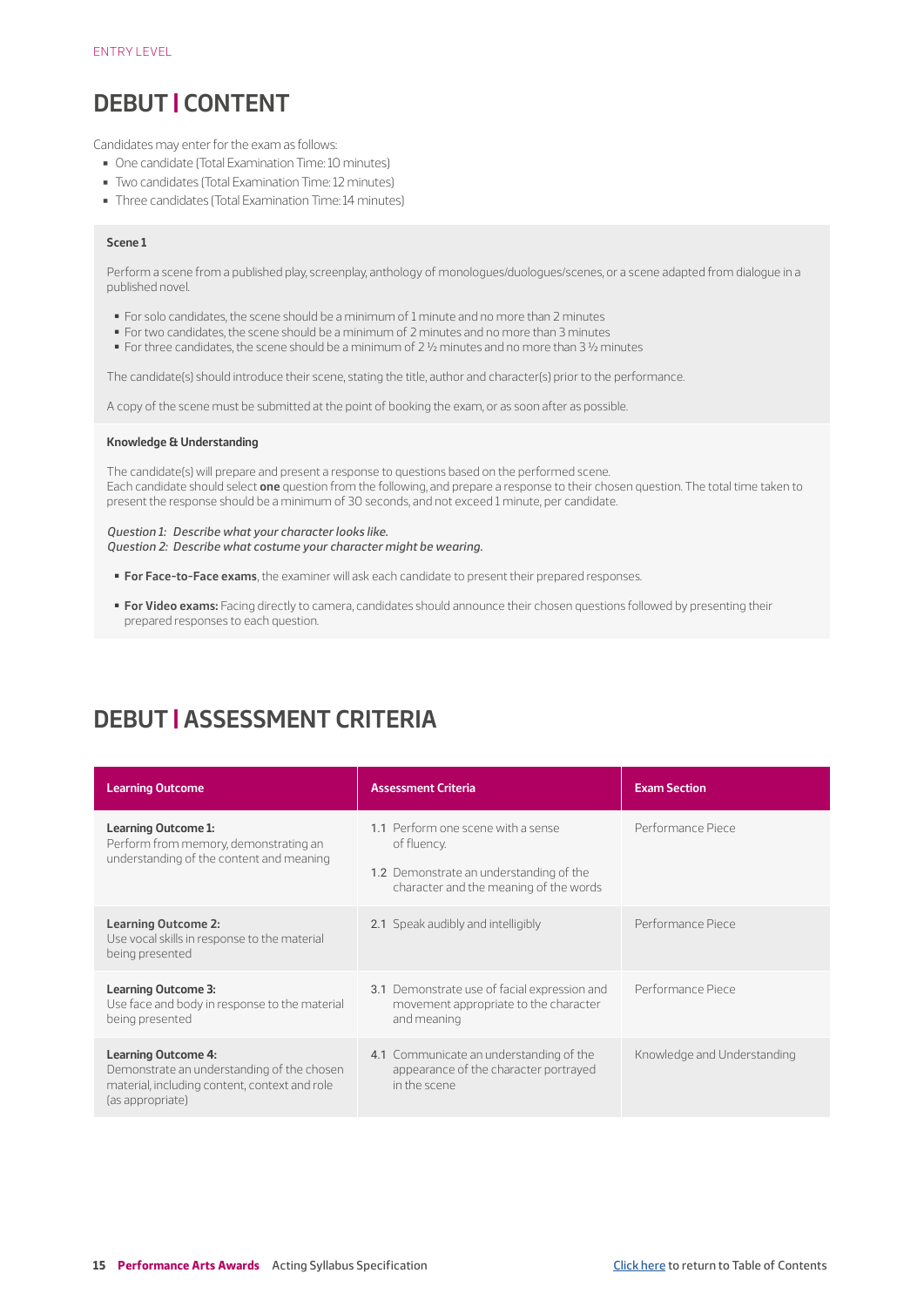# <span id="page-15-0"></span>**ENTRY LEVEL (PREMIERE/DEBUT) | GRADE DESCRIPTORS**

## **PREMIERE**

| <b>Distinction</b><br>(85 marks and above) | Character and meaning were demonstrated throughout, or almost throughout, the scene. Speech was<br>intelligible, and there was sustained use of facial expression and movement appropriate to character<br>and mood.                                                                                             |
|--------------------------------------------|------------------------------------------------------------------------------------------------------------------------------------------------------------------------------------------------------------------------------------------------------------------------------------------------------------------|
| <b>Merit</b><br>$(65-84$ marks)            | Character and meaning were demonstrated securely for the majority of the scene. Speech was mostly<br>intelligible, and there was generally secure use of facial expression movement appropriate to character<br>and mood. There may have been minor lapses in fluency evident.                                   |
| Pass<br>(50-64 marks)                      | Character and meaning were demonstrated for some of the scene. Speech was intelligible in part,<br>although may have been limited. There may have been lapses in fluency evident. There was some<br>evidence of facial expression and movement appropriate to character and mood.                                |
| Unclassified<br>$[0-49$ marks)             | The candidate demonstrated limited or no evidence of an understanding of character. Intelligibility was<br>not evident, or was very limited. There was limited or no evidence of facial expression and movement<br>appropriate to character and mood. There may have been significant lapses in fluency evident. |

## **DEBUT**

| <b>Distinction</b><br>(85 marks and above) | Character and meaning were demonstrated throughout, or almost throughout, the scene. Speech was<br>audible and intelligible, and there was sustained use of facial expression and movement appropriate to<br>character and mood.<br>The candidate will also have described the appearance of their character in detail and with confidence.                                                                       |
|--------------------------------------------|-------------------------------------------------------------------------------------------------------------------------------------------------------------------------------------------------------------------------------------------------------------------------------------------------------------------------------------------------------------------------------------------------------------------|
| <b>Merit</b><br>$(65-84$ marks)            | Character and meaning were demonstrated securely for the majority of the scene. Speech was mostly<br>audible and intelligible, and there was generally secure use of facial expression movement appropriate<br>to character and mood. There may have been very minor lapses in fluency evident.<br>The candidate will have given a generally secure description of the appearance of their character.             |
| Pass<br>$(50-64$ marks)                    | Character and meaning were demonstrated for some of the scene, although there may have been<br>hesitancies and/or lapses in fluency evident. Speech was intelligible in part, although may have been<br>limited. There was some evidence of facial expression and movement appropriate to character and mood.<br>The candidate will have communicated some understanding of their character's appearance.         |
| <b>Unclassified</b><br>$(0-49$ marks)      | The candidate demonstrated limited or no evidence of an understanding of character. Intelligibility was<br>not evident, or was very limited. There may have been significant lapses in fluency evident. There was<br>limited or no evidence of facial expression and movement appropriate to character and mood.<br>There will have been little or no evidence of an understanding of the character's appearance. |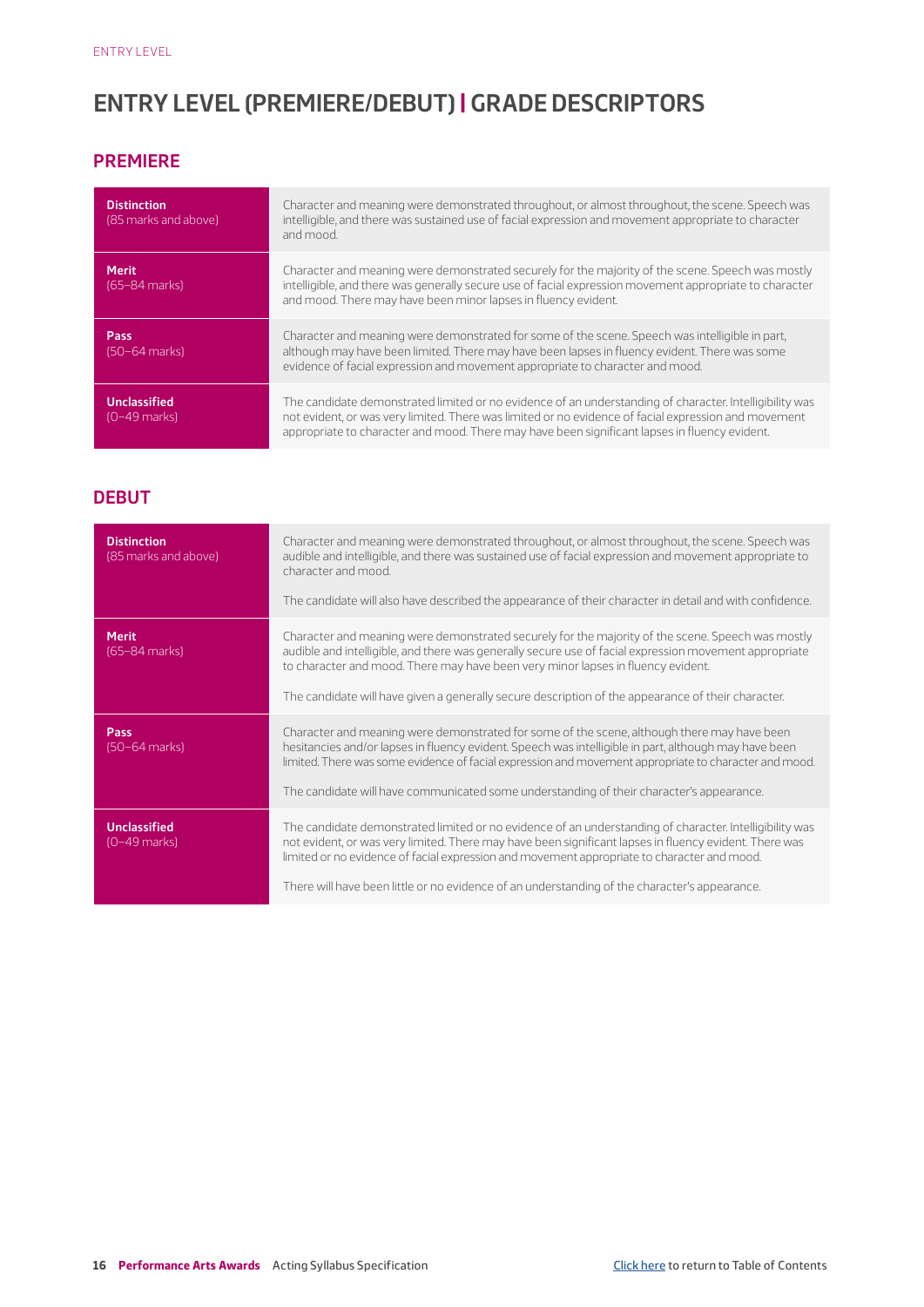# <span id="page-16-0"></span>**ENTRY LEVEL | WEIGHTING**

## **PREMIERE**

| <b>Exam Section</b> | <b>Learning Outcome</b> | Maximum marks |
|---------------------|-------------------------|---------------|
| Scene 1             | LO <sub>1</sub>         | 40            |
|                     | LO <sub>2</sub>         | 30            |
|                     | LO <sub>3</sub>         | 30            |

## **DEBUT**

| <b>Exam Section</b>         | <b>Learning Outcome</b> | <b>Maximum marks</b> |
|-----------------------------|-------------------------|----------------------|
| Scene 1                     | LO1                     | 30                   |
|                             | LO2                     | 30                   |
|                             | LO <sub>3</sub>         | 30                   |
| Knowledge and Understanding | LO4                     | 10                   |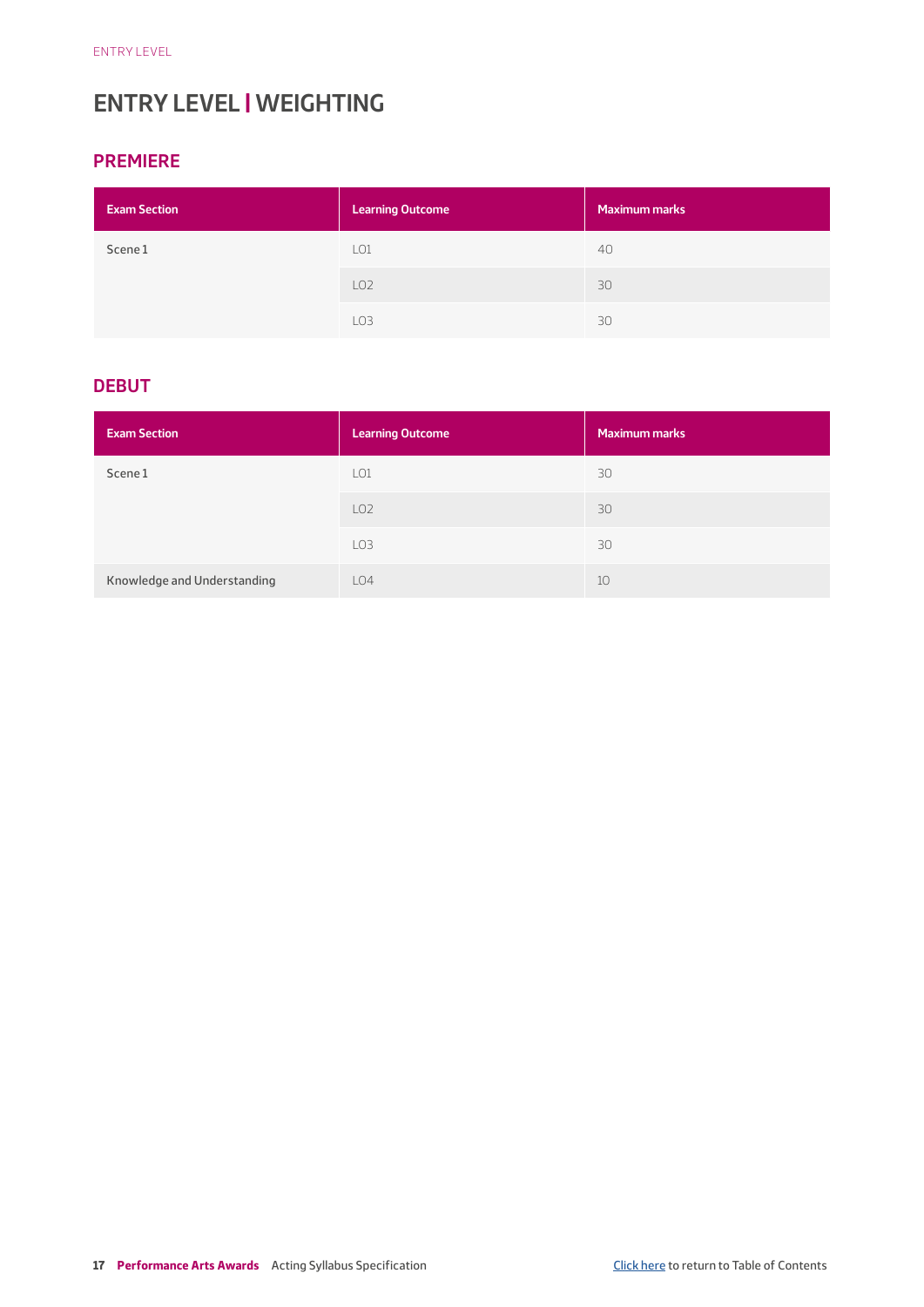## <span id="page-17-0"></span>**LEVEL 1**

# **GRADE 1 | CONTENT**

Every candidate must perform in **two** scenes. Candidates may enter for the exam as follows:

- ▬ **One candidate:** (Total Examination Time: 13 minutes)
- Scene 1 and Scene 2 performed solo
- ▬ **Two candidates:** (Total Examination Time: 15–20 minutes)
	- One of the scenes (either Scene 1 or Scene 2) must be a duologue.
	- The other scene (either Scene 1 or Scene 2) may be a duologue or may consist of one monologue each
- ▬ **Three candidates:** (Total Examination Time: 20–25 minutes)
	- One of the scenes (either Scene 1 or Scene 2) must include all three candidates.
	- The other scene (either Scene 1 or Scene 2) may include all three candidates or may consist of one monologue each

#### **Scene 1**

Perform a scene from a published play, screenplay, anthology of monologues/duologues/ scenes, or a scene adapted from dialogue in a published novel.

- For solo candidates, scenes should be a minimum of 1 1/2 minute and no more than 2 minutes
- For two candidates, scenes should be a minimum of 2 minutes and no more than 2 1/2 minutes
- For three candidates, scenes should be a minimum of 2 ½ minutes and no more than 3 minutes

The candidate(s) should introduce their scene, stating the title, author, character(s) and a brief outline of the context of the scene, prior to the performance.

A copy of the scene must be submitted at the point of booking the exam, or as soon after as possible.

#### **Scene 2**

Perform a scene from any one of the following sources:

- a published play, screenplay or anthology of monologues/duologues/scenes
- a scene adapted from dialogue in a published novel
- an original scene devised and scripted by the candidate(s)

The duration parameters are the same as those of scene 1.

The candidate(s) should introduce their scene, stating the title, author, character(s) and a brief outline of the context of the scene, prior to the performance.

A copy of the scene must be submitted at the point of booking the exam, or as soon after as possible.

#### **Knowledge and Understanding**

The candidate(s) will prepare and present a response to questions based on the performed scenes.

Candidates must select one question from List A, and one question from List B. Candidates should prepare a response to their chosen questions. The total time taken to present both responses should be a minimum of 2 minutes, and not exceed 3 minutes, per candidate.

- **List A:** *Question 1:* Describe the location of Scene 1. *Question 2:* In Scene 1, describe how your character is feeling.
- **List B:** *Question 1:* Describe the location of Scene 2. *Question 2:* In Scene 2, describe how your character is feeling.
- ▬ **For Face-to-Face exams**, the examiner will ask each candidate to present their prepared responses.
- ▬ **For Video exams:** Facing directly to camera, candidates should announce their chosen questions followed by presenting their prepared responses to each question.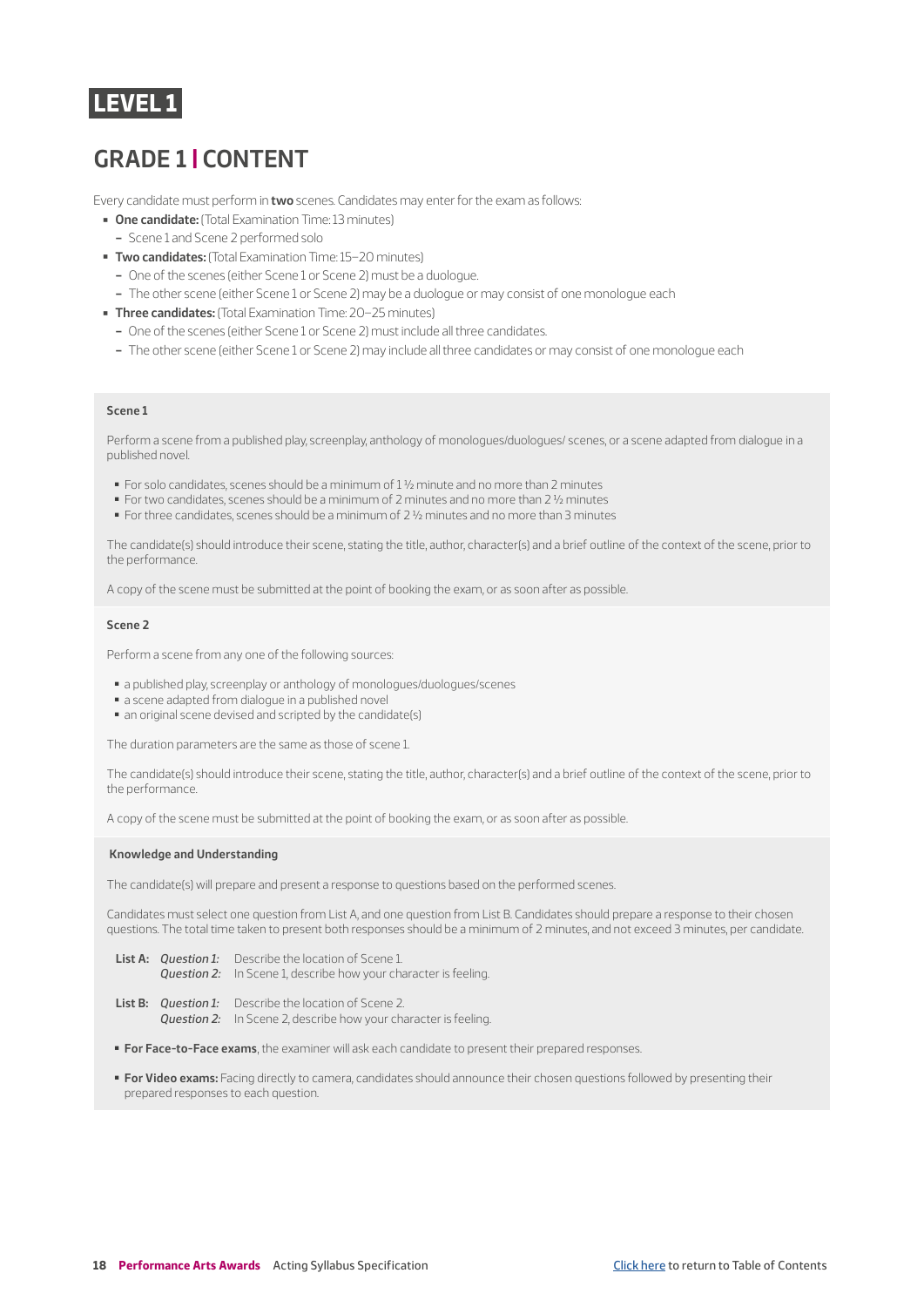# <span id="page-18-0"></span>**GRADE 1 | ASSESSMENT CRITERIA**

| <b>Learning Outcome</b>                                                                                                                       | <b>Assessment Criteria</b>                                                                                                                                                                                 | <b>Exam Section</b>         |
|-----------------------------------------------------------------------------------------------------------------------------------------------|------------------------------------------------------------------------------------------------------------------------------------------------------------------------------------------------------------|-----------------------------|
| <b>Learning Outcome 1:</b><br>Perform from memory, demonstrating an<br>understanding of the content and meaning of<br>the chosen material     | 1.1 Perform two scenes from memory, with<br>fluency and a sense of the meaning of<br>the dialogue<br>1.2 Demonstrate an awareness of the<br>character and other characters in the<br>space, as appropriate | Performance Pieces          |
| <b>Learning Outcome 2:</b><br>Use vocal skills in response to the material<br>being presented                                                 | 2.1 Speak audibly and intelligibly<br>2.2 Demonstrate use of voice to convey<br>character and meaning                                                                                                      | Performance Pieces          |
| <b>Learning Outcome 3:</b><br>Use face and body in response to the material<br>being presented                                                | 3.1 Demonstrate the use of facial expression<br>and movement appropriate to the<br>character and situation                                                                                                 | Performance Pieces          |
| <b>Learning Outcome 4:</b><br>Demonstrate an understanding of the chosen<br>material, including content, context and role<br>(as appropriate) | 4.1 Communicate an understanding of the<br>character's feelings and/or the location<br>of the performed scenes                                                                                             | Knowledge and Understanding |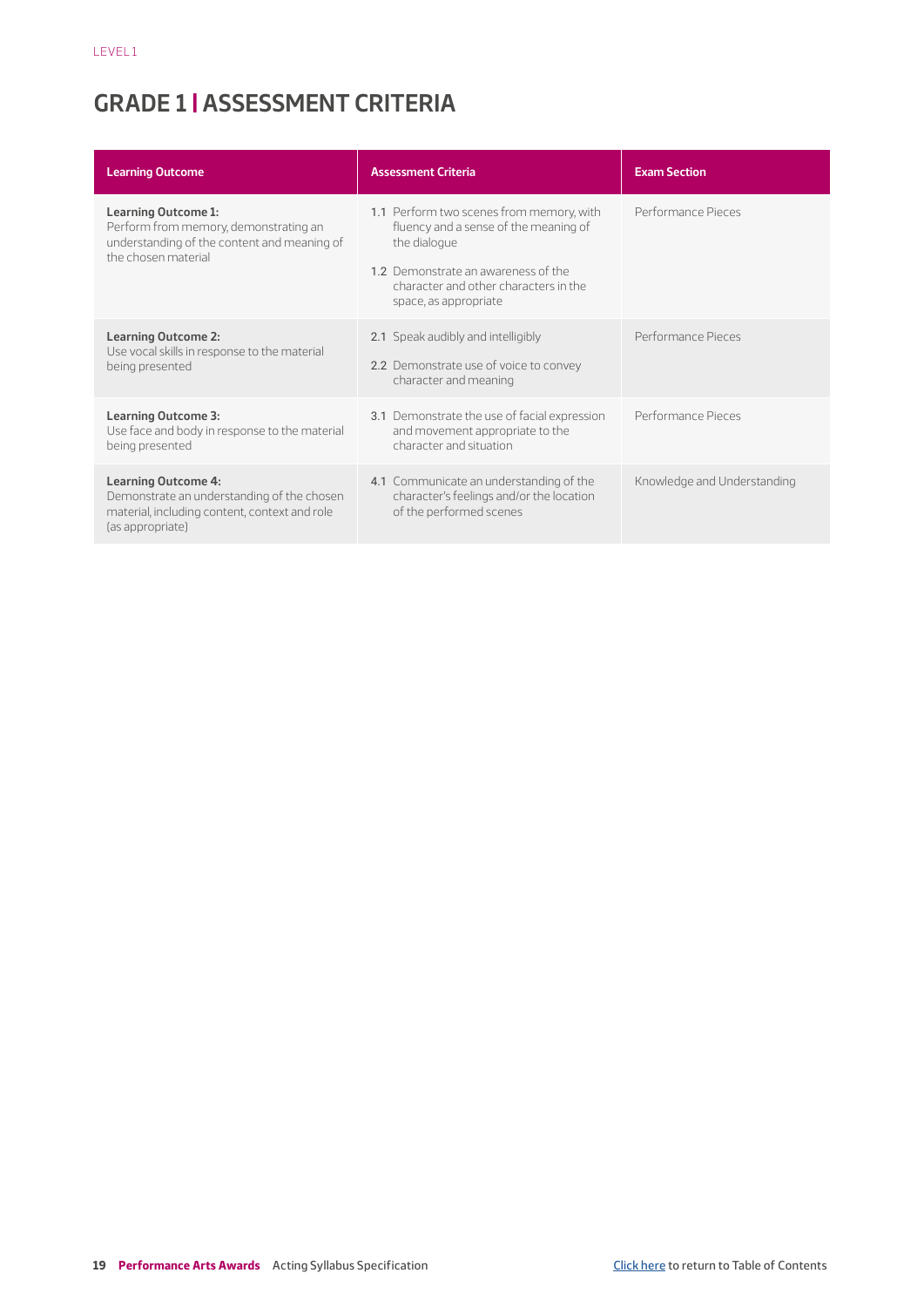# <span id="page-19-0"></span>**GRADE 2 | CONTENT**

Every candidate must perform in **two** scenes. Candidates may enter for the exam as follows:

- ▬ **One candidate:** (Total Examination Time: 14 minutes)
- Scene 1 and Scene 2 performed solo
- **Two candidates:** (Total Examination Time: 17-20 minutes)
	- One of the scenes (either Scene 1 or Scene 2) must be a duologue.
	- The other scene (either Scene 1 or Scene 2) may be a duologue or may consist of one monologue each
- ▬ **Three candidates:** (Total Examination Time: 25–30 minutes)
	- One of the scenes (either Scene 1 or Scene 2) must include all three candidates.
	- The other scene (either Scene 1 or Scene 2) may include all three candidates or may consist of one monologue each

#### **Scene 1**

Perform a scene from a published play, screenplay, anthology of monologues/duologues/ scenes, or a scene adapted from dialogue in a published novel.

- For solo candidates, scenes should be a minimum of 1 ½ minutes and no more than 2 ½ minutes
- For two candidates, scenes should be a minimum of 2 ½ minutes and no more than 3 minutes
- For three candidates, scenes should be a minimum of 3 minutes and no more than 3 ½ minutes

The candidate(s) should introduce their scene, stating the title, author, character(s) and a brief outline of the context of the scene, prior to the performance.

A copy of the scene must be submitted at the point of booking the exam, or as soon after as possible.

#### **Scene 2**

Perform a scene from any one of the following sources:

- a published play, screenplay or anthology of monologues/duologues/scenes
- a scene adapted from dialogue in a published novel
- an original scene devised and scripted by the candidate(s)

The duration parameters are the same as those of scene 1.

The candidate(s) should introduce their scene, stating the title, author, character(s) and a brief outline of the context of the scene, prior to the performance.

A copy of the scene must be submitted at the point of booking the exam, or as soon after as possible.

#### **Knowledge and Understanding**

The candidate(s) will prepare and present a response to questions based on the performed scenes.

Candidates must select **one** question from List A, and **one** question from List B. Candidates should prepare a response to their chosen questions. The total time taken to present both responses should be a minimum of 2 minutes, and not exceed 3 minutes, per candidate.

- **List A:** *Question 1:* Describe what is happening in Scene 1. *Question 2:* In Scene 1, describe your character's feelings.
- **List B:** *Question 1:* Describe what is happening in Scene 2. *Question 2:* In Scene 2, describe your character's feelings.
- **For Face-to-Face exams**, the examiner will ask each candidate to present their prepared responses.
- ▬ **For Video exams:** Facing directly to camera, candidates should announce their chosen questions followed by presenting their prepared responses to each question.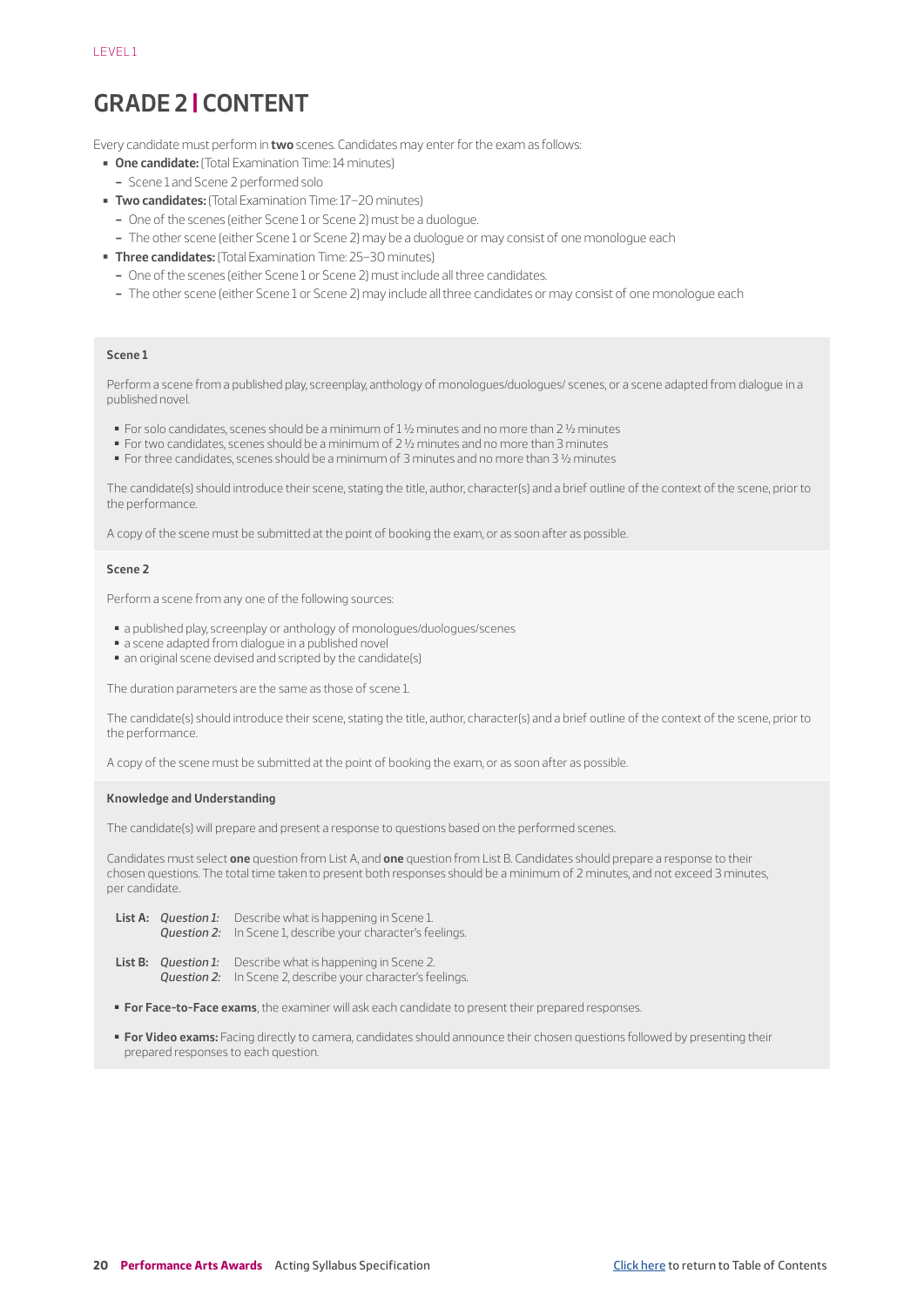# <span id="page-20-0"></span>**GRADE 2 | ASSESSMENT CRITERIA**

| <b>Learning Outcome</b>                                                                                                                          | <b>Assessment Criteria</b>                                                                                                                                                                                | <b>Exam Section</b>            |
|--------------------------------------------------------------------------------------------------------------------------------------------------|-----------------------------------------------------------------------------------------------------------------------------------------------------------------------------------------------------------|--------------------------------|
| <b>Learning Outcome 1:</b><br>Perform from memory,<br>demonstrating an understanding<br>of the content and meaning of the<br>chosen material     | 1.1 Perform two scenes from memory, with fluency and<br>an understanding of meaning and mood<br>1.2 Demonstrate an awareness of situation, character and<br>other characters in the space, as appropriate | Performance Pieces             |
| <b>Learning Outcome 2:</b><br>Use vocal skills in response to the<br>material being presented                                                    | 2.1 Speak audibly and intelligibly<br>2.2 Demonstrate use of voice to convey character,<br>meaning and situation                                                                                          | Performance Pieces             |
| <b>Learning Outcome 3:</b><br>Use face and body in response to<br>the material being presented                                                   | 3.1 Demonstrate use of facial expression and movement<br>appropriate to the character and situation                                                                                                       | Performance Pieces             |
| <b>Learning Outcome 4:</b><br>Demonstrate an understanding<br>of the chosen material, including<br>content, context and role<br>(as appropriate) | 4.1 Communicate an understanding of the character's<br>feelings and/or what is happening in the scene                                                                                                     | Knowledge and<br>Understanding |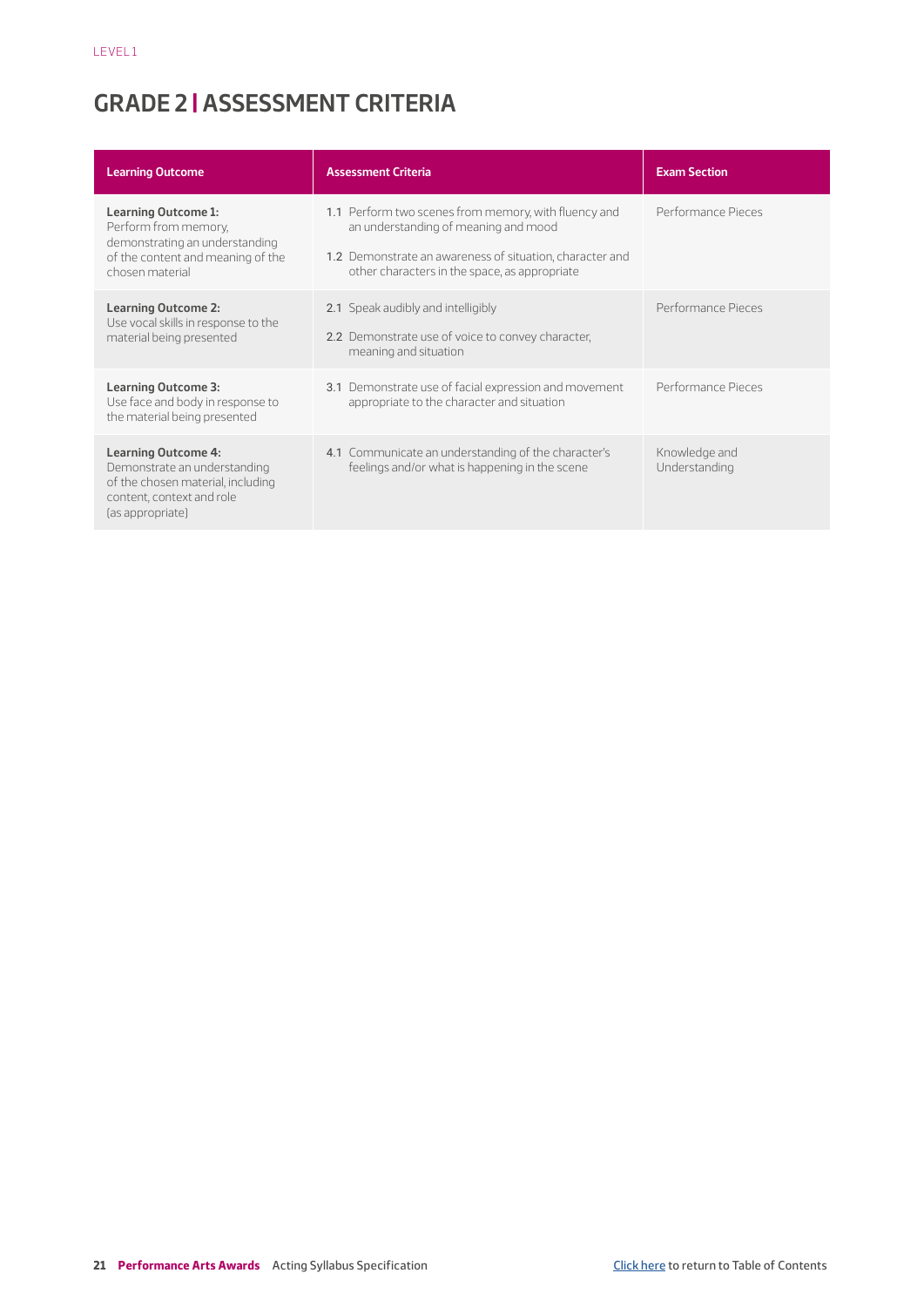# <span id="page-21-0"></span>**GRADE 3 | CONTENT**

Every candidate must perform in **two** scenes. Candidates may enter for the exam as follows:

- ▬ **One candidate:** (Total Examination Time: 15 minutes)
- Scene 1 and Scene 2 performed solo
- **Two candidates:** (Total Examination Time: 18–23 minutes)
	- One of the scenes (either Scene 1 or Scene 2) must be a duologue.
	- The other scene (either Scene 1 or Scene 2) may be a duologue **or** may consist of one monologue each
- ▬ **Three candidates:** (Total Examination Time: 25–35 minutes)
	- One of the scenes (either Scene 1 or Scene 2) must include all three candidates.
	- The other scene (either Scene 1 or Scene 2) may include all three candidates **or** may consist of one monologue each

#### **Scene 1**

Perform a scene from a published play, screenplay, anthology of monologues/duologues/ scenes, or a scene adapted from dialogue in a published novel.

- For solo candidates, scenes should be a minimum of 2 minutes and no more than 3 minutes
- For two candidates, scenes should be a minimum of 2 ½ minutes and no more than 3 ½ minutes
- For three candidates, scenes should be a minimum of 3 minutes and no more than 4 minutes

The candidate(s) should introduce their scene, stating the title, author, character(s) and a brief outline of the context of the scene, prior to the performance.

A copy of the scene must be submitted at the point of booking the exam, or as soon after as possible.

#### **Scene 2**

Perform a scene from any one of the following sources:

- a published play, screenplay or anthology of monologues/duologues/scenes
- a scene adapted from dialogue in a published novel
- an original scene devised and scripted by the candidate(s)

The duration parameters are the same as those of scene 1.

The candidate(s) should introduce their scene, stating the title, author, character(s) and a brief outline of the context of the scene, prior to the performance.

A copy of the scene must be submitted at the point of booking the exam, or as soon after as possible.

#### **Knowledge and Understanding**

The candidate(s) will prepare and present a response to questions based on the performed scenes. Candidates must select **one** question from List A, and **one** question from List B. Candidates should prepare a response to their chosen questions. The total time taken to present both responses should be a minimum of 2 minutes, and not exceed 3 minutes, per candidate.

|  | <b>List A:</b> Question 1: In Scene 1, describe your character's feelings and explain why they feel that way. |
|--|---------------------------------------------------------------------------------------------------------------|
|  | <b>Question 2:</b> Describe the location and what is happening in Scene 1.                                    |

- List B: Question 1: In Scene 2, describe your character's feelings and explain why they feel that way. *Question 2:* Describe the location and what is happening in Scene 2.
- **For Face-to-Face exams**, the examiner will ask each candidate to present their prepared responses.
- **For Video exams:** Facing directly to camera, candidates should announce their chosen questions followed by presenting their prepared responses to each question.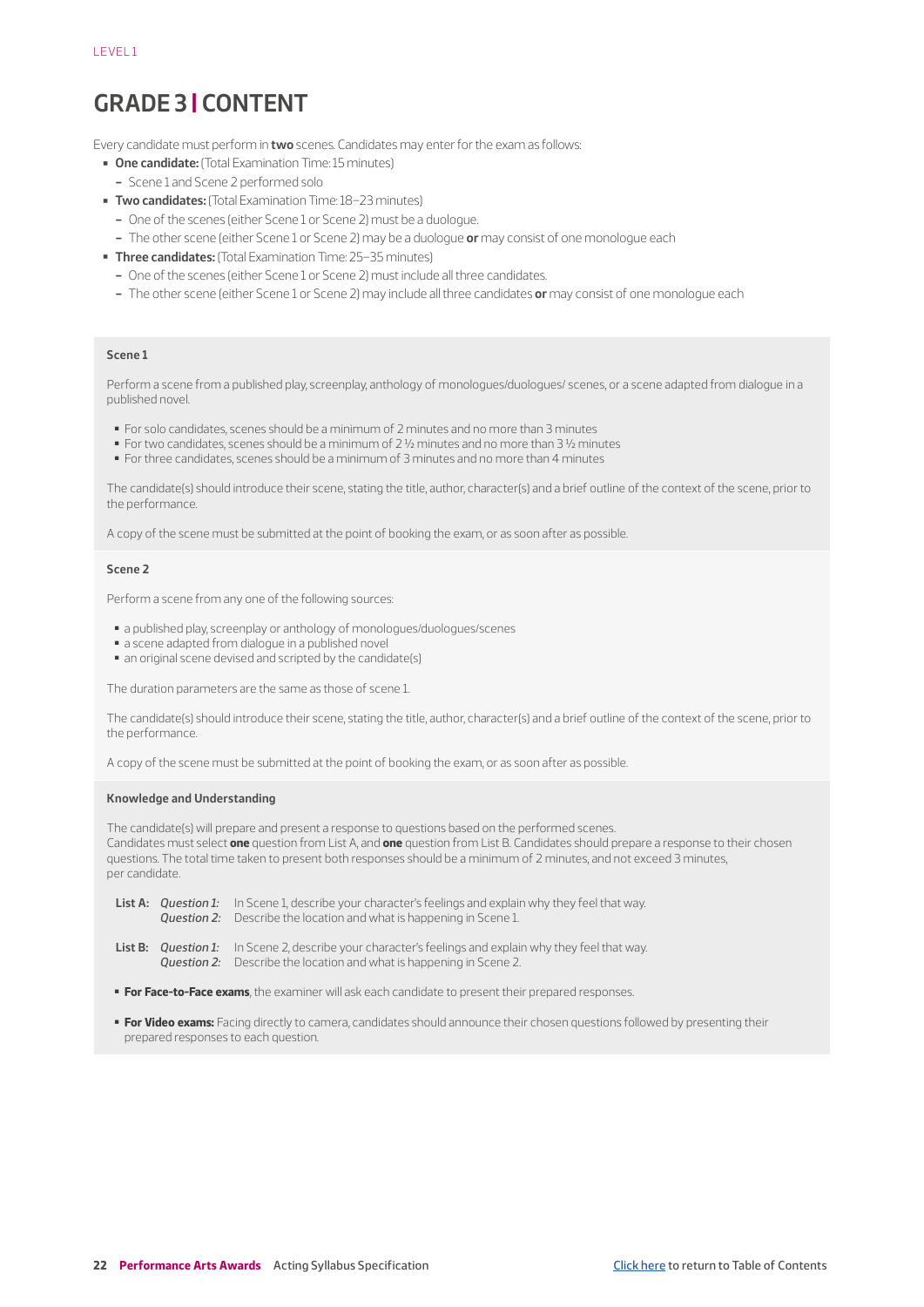# <span id="page-22-0"></span>**GRADE 3 | ASSESSMENT CRITERIA**

| <b>Learning Outcome</b>                                                                                                                       | <b>Assessment Criteria</b>                                                                                                                                                                                 | <b>Exam Section</b>         |
|-----------------------------------------------------------------------------------------------------------------------------------------------|------------------------------------------------------------------------------------------------------------------------------------------------------------------------------------------------------------|-----------------------------|
| <b>Learning Outcome 1:</b><br>Perform from memory, demonstrating an<br>understanding of the content and meaning of<br>the chosen material     | 1.1 Perform two scenes from memory, with<br>fluency and an understanding of the<br>meaning and mood<br>1.2 Demonstrate an understanding of<br>situation, character and/or other<br>characters in the space | Performance Pieces          |
| <b>Learning Outcome 2:</b><br>Use vocal skills in response to the material<br>being presented                                                 | 2.1 Speak audibly and intelligibly<br>2.2 Demonstrate use of voice, including<br>any appropriate variations in pace, pitch,<br>and volume, to reflect the character and<br>mood                            | Performance Pieces          |
| <b>Learning Outcome 3:</b><br>Use face and body in response to the material<br>being presented                                                | 3.1 Demonstrate use of facial expression and<br>movement appropriate to the character<br>and mood                                                                                                          | Performance Pieces          |
| <b>Learning Outcome 4:</b><br>Demonstrate an understanding of the chosen<br>material, including content, context and role<br>(as appropriate) | 4.2 Communicate an understanding of the<br>character's feelings and/or the context of<br>the performed scenes                                                                                              | Knowledge and Understanding |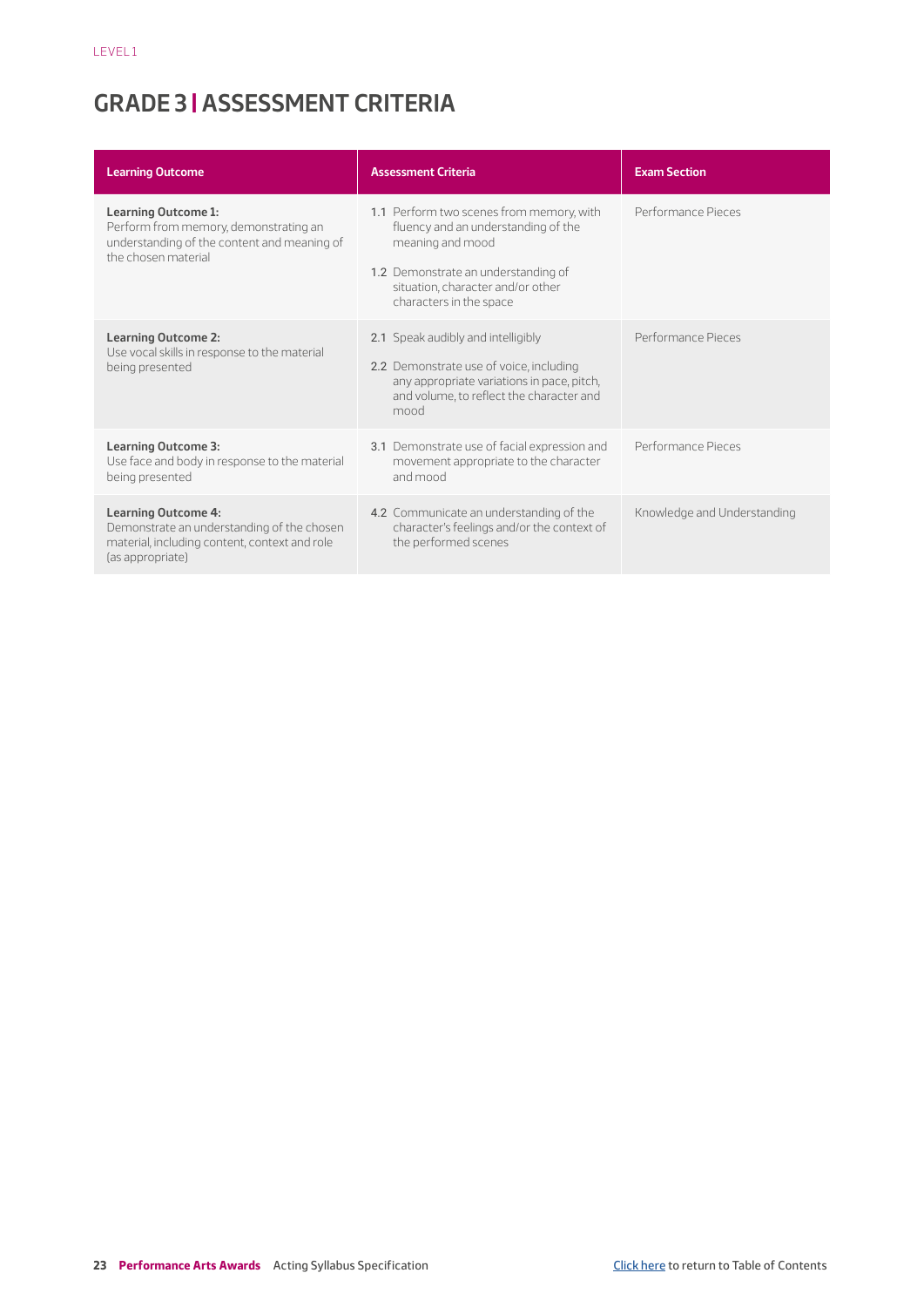# <span id="page-23-0"></span>**LEVEL 1 (GRADES 1–3) | GRADE DESCRIPTORS**

| <b>Distinction</b><br>(85 marks and above) | The assessment criteria for the relevant grade were demonstrated to an consistently high standard<br>throughout, or almost throughout, the scenes. A full understanding of character and meaning was<br>shown. Relevant vocal skills, face and movement effectively complemented the performance.<br>In their response to the selected questions, the candidate demonstrated a full understanding of the<br>chosen material                                                                                                                                                            |
|--------------------------------------------|----------------------------------------------------------------------------------------------------------------------------------------------------------------------------------------------------------------------------------------------------------------------------------------------------------------------------------------------------------------------------------------------------------------------------------------------------------------------------------------------------------------------------------------------------------------------------------------|
| <b>Merit</b><br>$(65-84$ marks)            | The assessment criteria for the relevant grade were demonstrated to a secure standard for the<br>majority of the scenes. An assured understanding of character and meaning was evident for the<br>majority of the time. There may have been very minor lapses in fluency evident. Relevant vocal skills,<br>face and movement complemented the performance most of the time.<br>In their response to the selected questions, the candidate demonstrated a generally secure<br>understanding of the chosen material                                                                     |
| Pass<br>$(50-64$ marks)                    | The assessment criteria for the relevant grade were demonstrated to an acceptable standard for the<br>some of the scenes. Some understanding of character and meaning was evident. There may have<br>been lapses in fluency evident. Some use of relevant vocal skills, face and movement to complemented<br>the performance.<br>There may have been evidence of more secure skills, but these were not sustained.<br>In their response to the selected questions, the candidate demonstrated a generally sound<br>understanding of the chosen material, which may have lacked detail. |
| <b>Unclassified</b><br>$(0-49$ marks)      | The assessment criteria for the relevant grade were not demonstrated to an acceptable standard<br>for the majority of the scenes. There may have been little or no understanding of character and<br>meaning evident, and limited or no use of relevant vocal skills, face and movement to complemented<br>the performance. There may have been significant lapses in fluency evident.<br>The candidate's response to the selected questions was very limited or was not attempted.                                                                                                    |
|                                            |                                                                                                                                                                                                                                                                                                                                                                                                                                                                                                                                                                                        |

# **LEVEL 1 (GRADES 1–3) | WEIGHTING**

| <b>Exam Component</b>              | <b>Learning Outcome</b> | <b>Maximum marks</b> |
|------------------------------------|-------------------------|----------------------|
| Scene 1                            | LO <sub>1</sub>         | 15                   |
|                                    | LO <sub>2</sub>         | 15                   |
|                                    | LO <sub>3</sub>         | 15                   |
| Scene 2                            | LO1                     | 15                   |
|                                    | LO <sub>2</sub>         | 15                   |
|                                    | LO <sub>3</sub>         | 15                   |
| <b>Knowledge and Understanding</b> | LO4                     | 10                   |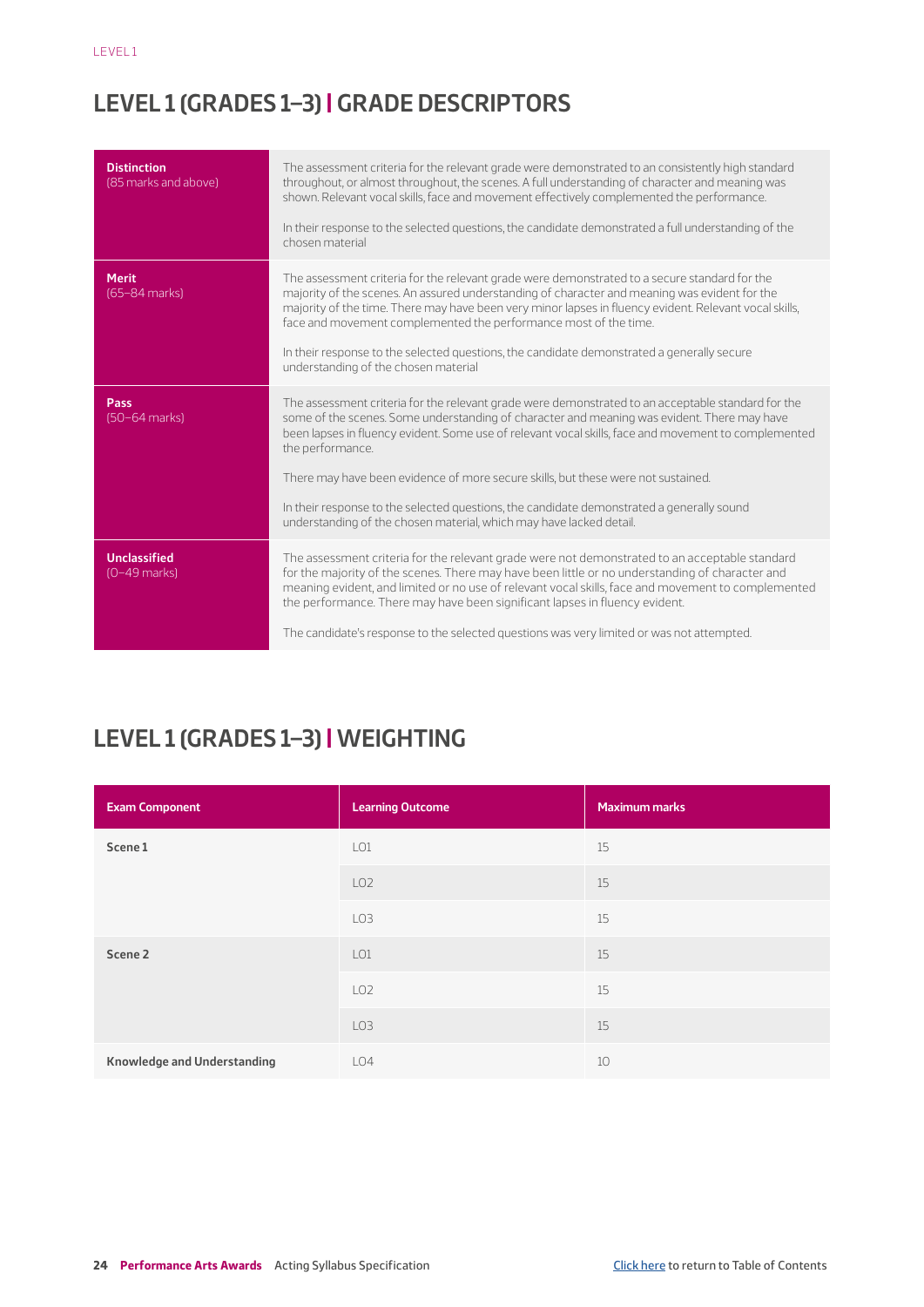## <span id="page-24-0"></span>**LEVEL 2**

# **GRADE 4 | CONTENT**

Every candidate must perform in **two** scenes. Candidates may enter for the exam as follows:

- ▬ **One candidate:** (Total Examination Time: 18 minutes)
	- Scene 1 and Scene 2 performed solo
- ▬ **Two candidates:** (Total Examination Time: 25–30 minutes)
	- One of the scenes (either Scene 1 or Scene 2) must be a duologue.
	- The other scene (either Scene 1 or Scene 2) may be a duologue **or** may consist of one monologue each
- ▬ **Three candidates:** (Total Examination Time: 35–40 minutes)
	- One of the scenes (either Scene 1 or Scene 2) must include all three candidates.
	- The other scene (either Scene 1 or Scene 2) may include all three candidates **or** may consist of one monologue each

#### **Scene 1**

Perform a scene from a published play, screenplay, anthology of monologues/duologues/ scenes, or a scene adapted from dialogue in a published novel.

- For solo candidates, scenes should be a minimum of 2 minutes and no more than 3 ½ minutes
- For two candidates, scenes should be a minimum of 3 minutes and no more than 4 minutes
- For three candidates, scenes should be a minimum of 4 minutes and no more than 5 minutes

The candidate(s) should introduce their scene, stating the title, author, character(s) and a brief outline of the context of the scene, prior to the performance.

A copy of the scene must be submitted at the point of booking the exam, or as soon after as possible.

#### **Scene 2**

Perform a scene from any one of the following sources:

- a published play, screenplay or anthology of monologues/duologues/scenes
- a scene adapted from dialogue in a published novel
- an original scene devised and scripted by the candidate(s)

The duration parameters are the same as those of scene 1.

The scene should provide a contrast in either mood, character, style and/or historical period to that of Scene 1.

The candidate(s) should introduce their scene, stating the title, author, character(s) and a brief outline of the context of the scene, prior to the performance.

A copy of the scene must be submitted at the point of booking the exam, or as soon after as possible.

#### **Knowledge and Understanding**

The candidate(s) will prepare and present a response to questions based on the performed scenes.

Candidates must select **one** question from List A, and **one** question from List B. Candidates should prepare a response to their chosen questions. The total time taken to present both responses should be a minimum of 2 minutes, and not exceed 4 minutes, per candidate.

- List A: Question 1: In Scene 1, describe your character's feelings and reactions through the scene, and the reasons for them. *Question 2:* In Scene 1, explain the reasons for your character's movement and gesture.
- **List B:** *Question 1:* In Scene 2, describe your character's feelings and reactions through the scene, and the reasons for them. **Question 2:** In Scene 2, explain the reasons for your character's movement and gesture.
- **For Face-to-Face exams**, the examiner will ask each candidate to present their prepared responses.
- ▬ **For Video exams:** Facing directly to camera, candidates should announce their chosen questions followed by presenting their prepared responses to each question.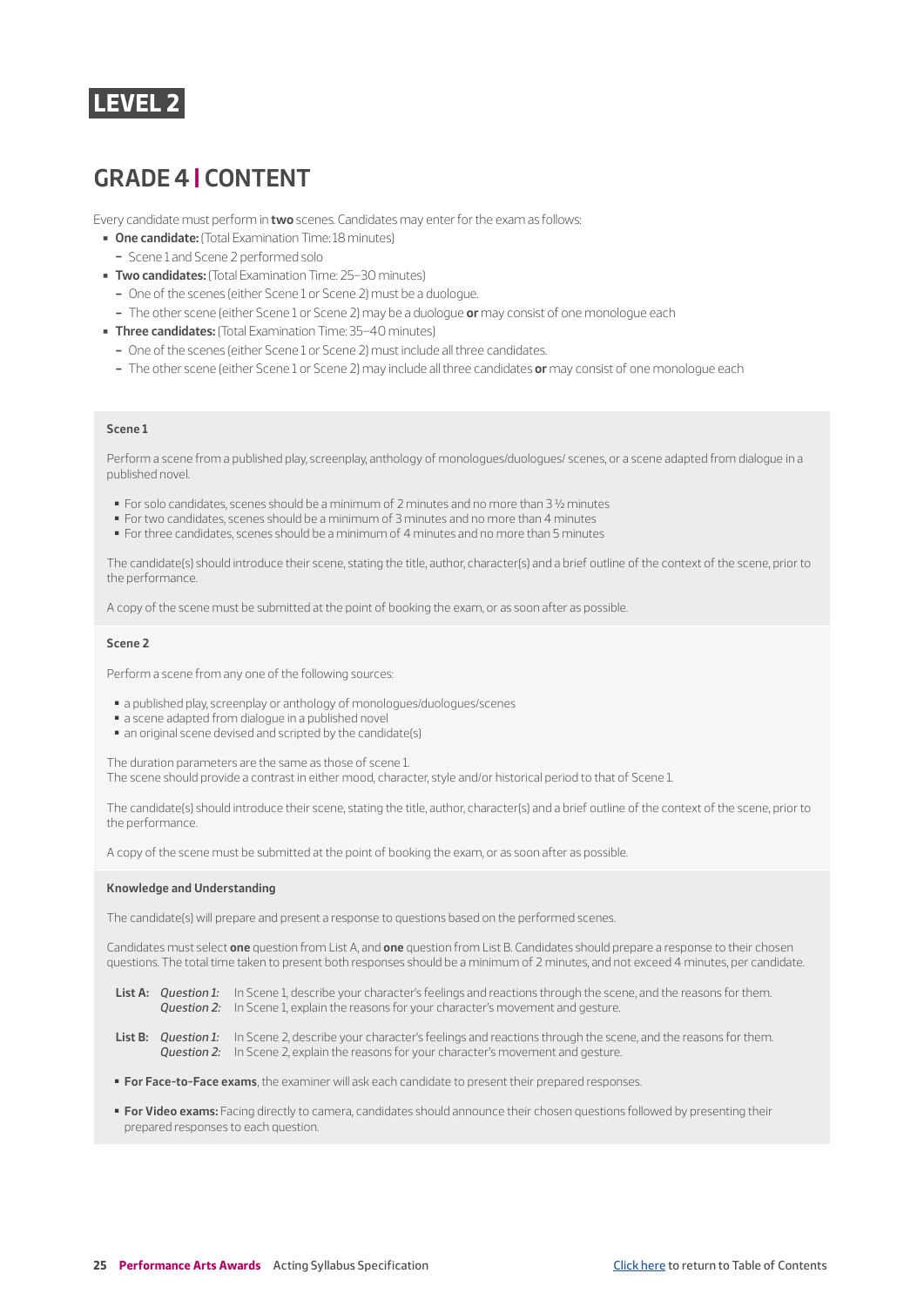# <span id="page-25-0"></span>**GRADE 4 | ASSESSMENT CRITERIA**

| <b>Learning Outcome</b>                                                                                                                       | <b>Assessment Criteria</b>                                                                                                                                                                                                                               | <b>Exam Section</b>         |
|-----------------------------------------------------------------------------------------------------------------------------------------------|----------------------------------------------------------------------------------------------------------------------------------------------------------------------------------------------------------------------------------------------------------|-----------------------------|
| <b>Learning Outcome 1:</b><br>Perform from memory, demonstrating an<br>understanding of the content and meaning of<br>the chosen material     | 1.1 Perform two scenes from memory with<br>fluency and with a sense of spontaneity.<br>1.2 Demonstrate an understanding of the<br>character's thoughts and feelings.<br>1.3 Demonstrate an awareness of other<br>characters and audience, as appropriate | Performance Pieces          |
| <b>Learning Outcome 2:</b><br>Use vocal skills in response to the material<br>being presented                                                 | 2.1 Speak audibly and intelligibly<br>2.2 Demonstrate adequate breath control to<br>support the vocal demands of the text<br>2.3 Demonstrate use of vocal skills to convey<br>characterisation and mood                                                  | Performance Pieces          |
| <b>Learning Outcome 3:</b><br>Use face and body in response to the material<br>being presented                                                | 3.1 Demonstrate use of facial expression to<br>reflect character and emotions<br>3.2 Demonstrate use of space, movement,<br>and gesture appropriate to the character<br>and situation                                                                    | Performance Pieces          |
| <b>Learning Outcome 4:</b><br>Demonstrate an understanding of the chosen<br>material, including content, context and role<br>(as appropriate) | 4.1 Communicate an understanding of the<br>character's feelings and reactions, and/or<br>movement and gesture                                                                                                                                            | Knowledge and Understanding |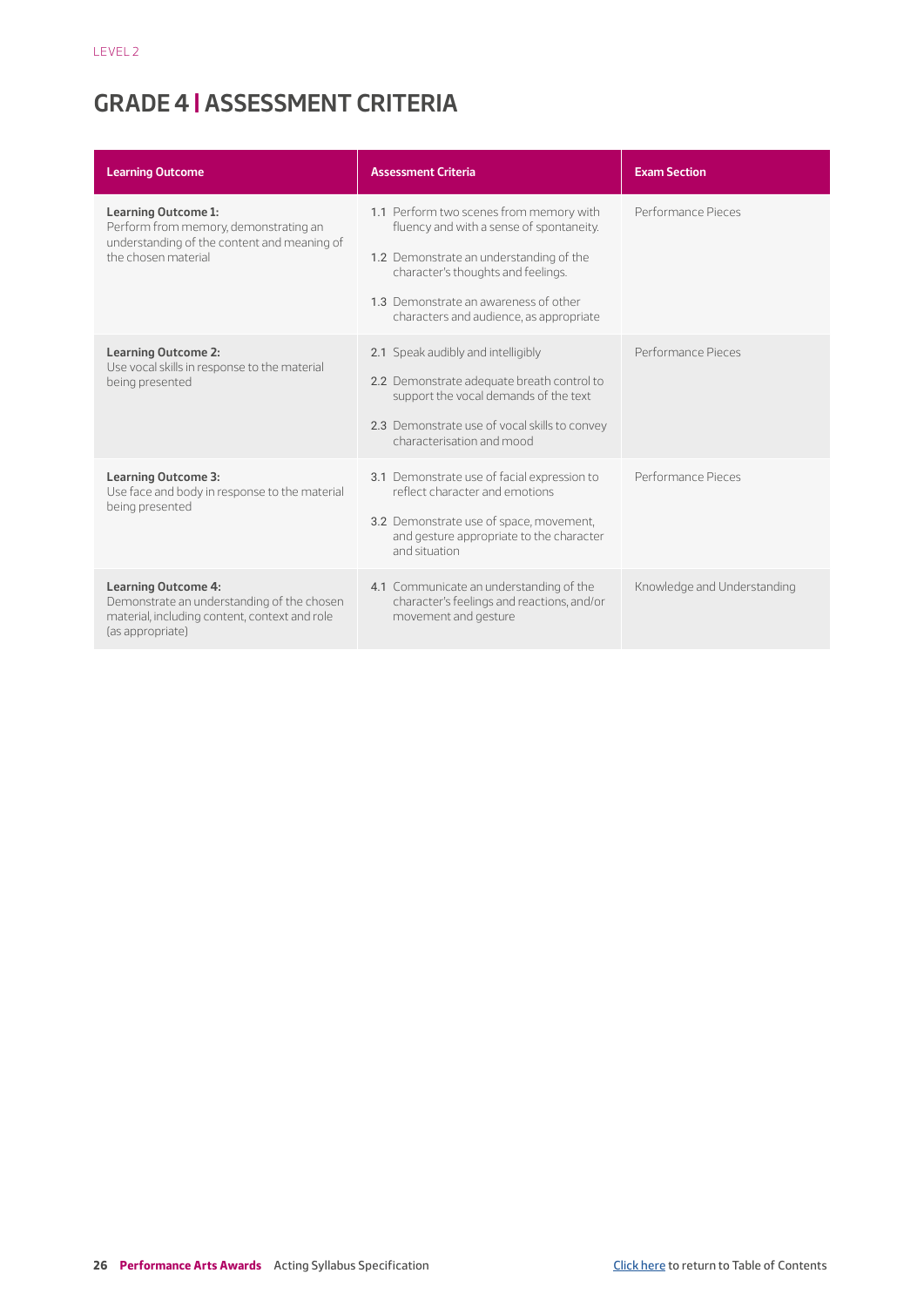# <span id="page-26-0"></span>**GRADE 5 | CONTENT**

Every candidate must perform in **two** scenes. Candidates may enter for the exam as follows:

- ▬ **One candidate:** (Total Examination Time: 20 minutes)
- Scene 1 and Scene 2 performed solo
- **Two candidates:** (Total Examination Time: 30–35 minutes)
	- One of the scenes (either Scene 1 or Scene 2) must be a duologue.
	- The other scene (either Scene 1 or Scene 2) may be a duologue **or** may consist of one monologue each
- ▬ **Three candidates:** (Total Examination Time: 35–45 minutes)
	- One of the scenes (either Scene 1 or Scene 2) must include all three candidates.
	- The other scene (either Scene 1 or Scene 2) may include all three candidates **or** may consist of one monologue each

#### **Scene 1**

Perform a scene from a published play, screenplay, anthology of monologues/duologues/scenes, or a scene adapted from dialogue in a published novel.

- For solo candidates, scenes should be a minimum of 2 minutes and no more than 4 minutes
- For two candidates, scenes should be a minimum of 3½ minutes and no more than 4 ½ minutes
- ▬ For three candidates, scenes should be a minimum of 4 minutes and no more than 5 minutes

The candidate(s) should introduce their scene, stating the title, author, character(s) and a brief outline of the context of the scene, prior to the performance.

A copy of the scene must be submitted at the point of booking the exam, or as soon after as possible.

#### **Scene 2**

Perform a scene from any one of the following sources:

- a published play, screenplay or anthology of monologues/duologues/scenes
- a scene adapted from dialogue in a published novel
- an original scene devised and scripted by the candidate(s)

The duration parameters are the same as those of scene 1. The scene should provide a contrast in either mood, character, style and/or historical period to that of Scene 1.

The candidate(s) should introduce their scene, stating the title, author, character(s) and a brief outline of the context of the scene, prior to the performance.

A copy of the scene must be submitted at the point of booking the exam, or as soon after as possible.

#### **Knowledge and Understanding**

The candidate(s) will prepare and present a response to questions based on the performed scenes.

Candidates must select one question from List A, and one question from List B. Candidates should prepare a response to their chosen questions. The total time taken to present both responses should be a minimum of 2 minutes, and not exceed 4 minutes, per candidate.

- **List A:** Question 1: In **Scene 1**, describe your character's overall objectives. *Question 2:* In rehearsals/preparation for Scene 1, what did you find most challenging and how did you meet that challenge?
- **List B:** *Question 1:* In **Scene 2**, describe your character's overall objectives. *Question 2:* In rehearsals/preparation for Scene 2, what did you find most challenging and how did you meet that challenge?
- **For Face-to-Face exams**, the examiner will ask each candidate to present their prepared responses.
- ▬ **For Video exams:** Facing directly to camera, candidates should announce their chosen questions followed by presenting their prepared responses to each question.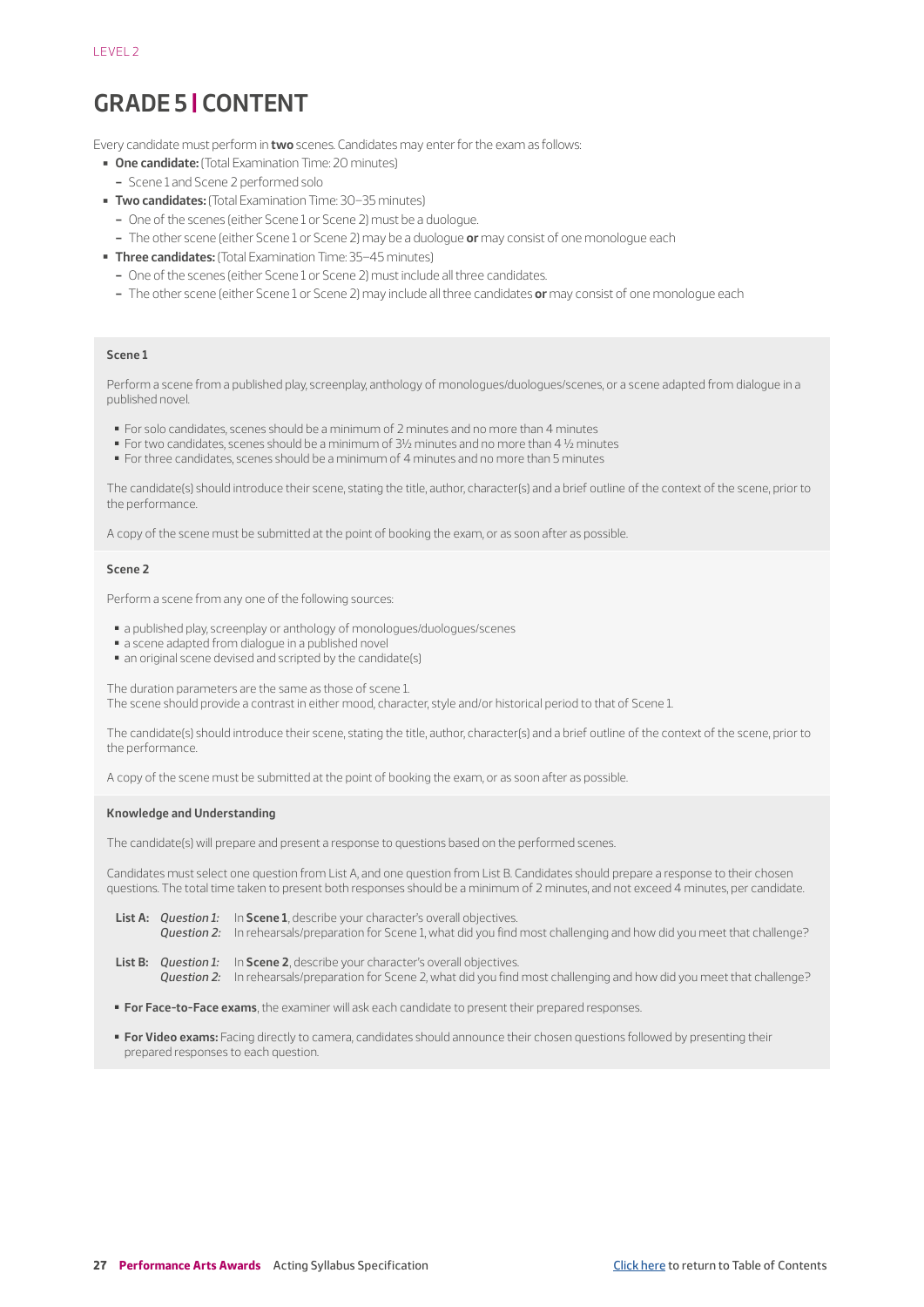# <span id="page-27-0"></span>**GRADE 5 | ASSESSMENT CRITERIA**

| <b>Learning Outcome</b>                                                                                                                                                                  | <b>Assessment Criteria</b>                                                                                                                                                                                                                                                             | <b>Exam Section</b>         |
|------------------------------------------------------------------------------------------------------------------------------------------------------------------------------------------|----------------------------------------------------------------------------------------------------------------------------------------------------------------------------------------------------------------------------------------------------------------------------------------|-----------------------------|
| <b>Learning Outcome 1:</b><br>Perform from memory, demonstrating an<br>understanding of the content and meaning of<br>the chosen material                                                | 1.1 Perform two scenes from memory and<br>with a sense of spontaneity<br>1.2 Demonstrate an understanding of the<br>character's thoughts, emotions and<br>overall objectives<br>1.3 Demonstrate an understanding of place,<br>period, other characters and audience,<br>as appropriate | Performance Pieces          |
| <b>Learning Outcome 2:</b><br>Use vocal skills in response to the material<br>being presented                                                                                            | 2.1 Speak audibly and intelligibly<br>2.2 Demonstrate adequate breath control to<br>support the vocal demands of the text<br>2.3 Demonstrate use of vocal skills to convey<br>characterisation, intention and mood                                                                     | Performance Pieces          |
| <b>Learning Outcome 3:</b><br>Use face and body in response to the material<br>being presented                                                                                           | 3.1 Demonstrate use of facial expression to<br>reflect character, emotions and reactions<br>3.2 Communicate the physical<br>characteristics of the character through<br>appropriate movement, gesture, stance<br>and use of space                                                      | Performance Pieces          |
| <b>Learning Outcome 4:</b><br>Demonstrate an understanding of the chosen<br>material, including content, context and<br>role (as appropriate) and rehearsal process<br>(Grades 5-8 only) | 4.1 Communicate an understanding of the<br>character's overall objectives, and/or the<br>rehearsal processes                                                                                                                                                                           | Knowledge and Understanding |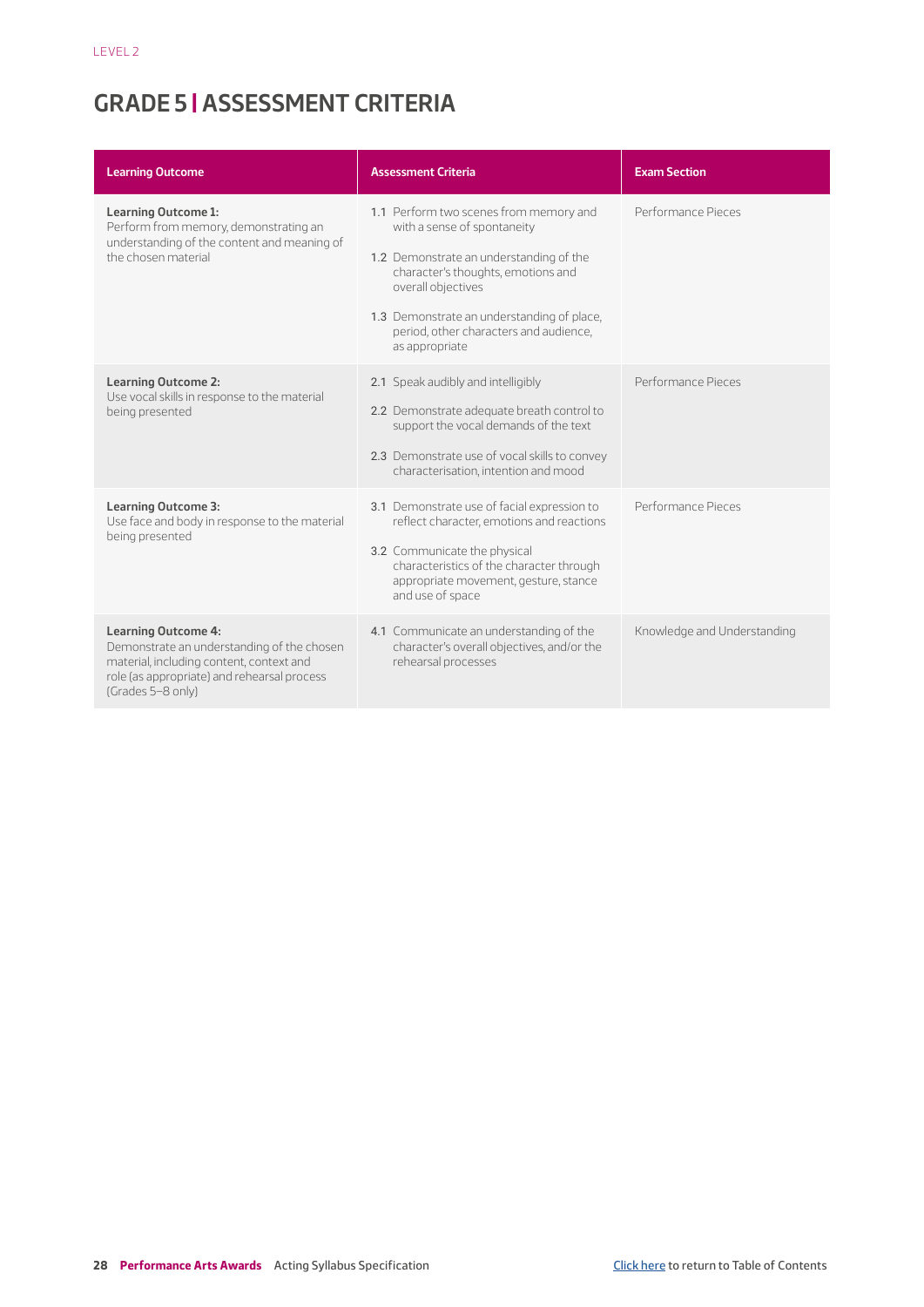# <span id="page-28-0"></span>**LEVEL 2 (GRADES 4–5) | GRADE DESCRIPTORS**

| <b>Distinction</b><br>(85 marks and above) | The assessment criteria for the relevant grade were demonstrated to a high standard throughout, or<br>almost throughout, the scenes. A sustained and convincing response to the chosen material.<br>Characterisation, mood, and a sense of spontaneity were conveyed consistently, through use of a wide<br>range of relevant vocal and physical performance skills.<br>The candidate demonstrated excellent understanding and awareness in response to the<br>selected questions.                                                                                                       |
|--------------------------------------------|------------------------------------------------------------------------------------------------------------------------------------------------------------------------------------------------------------------------------------------------------------------------------------------------------------------------------------------------------------------------------------------------------------------------------------------------------------------------------------------------------------------------------------------------------------------------------------------|
| <b>Merit</b><br>(65-84 marks)              | The assessment criteria for the relevant grade was demonstrated to a secure standard throughout or<br>for the majority of the scenes. There may have been very minor lapses in fluency evident. A generally<br>assured response to the chosen material. Characterisation, mood, and a sense of spontaneity were<br>conveyed most of the time, through use of a range of relevant vocal and physical performance skills.<br>The candidate demonstrated secure understanding and awareness in response to the<br>selected questions.                                                       |
| Pass<br>(50-64 marks)                      | The assessment criteria for the relevant grade were demonstrated to an acceptable standard for the<br>some of the scenes. There may have been lapses in fluency evident. A generally sound response to<br>the chosen material. Characterisation and mood were conveyed some of the time, through use of a<br>relatively narrow range of vocal and physical performance skills.<br>There may have been evidence of more secure skills, but these were not sustained.<br>The candidate's response to the selected questions was sound, but may have lacked understanding<br>and awareness. |
| <b>Unclassified</b><br>$(0-49$ marks)      | The assessment criteria for the relevant grade were not demonstrated to an acceptable standard for<br>the majority of the scenes.<br>An understanding of the chosen material was not evident for the majority of the time. There may have<br>been little or no evidence of characterisation and/or sense of spontaneity. There was limited or no<br>evidence of relevant vocal and physical performance skills. There may have been significant lapses in<br>fluency evident.<br>The candidate's response to the selected questions was very limited or was not attempted.               |

# **LEVEL 2 (GRADES 4–5) | WEIGHTING**

| <b>Exam Component</b>              | <b>Learning Outcome</b> | <b>Maximum marks</b> |
|------------------------------------|-------------------------|----------------------|
| Scene 1                            | LO1                     | 15                   |
|                                    | LO <sub>2</sub>         | 15                   |
|                                    | LO3                     | 15                   |
| Scene 2                            | LO1                     | 15                   |
|                                    | LO <sub>2</sub>         | 15                   |
|                                    | LO <sub>3</sub>         | 15                   |
| <b>Knowledge and Understanding</b> | LO4                     | 10                   |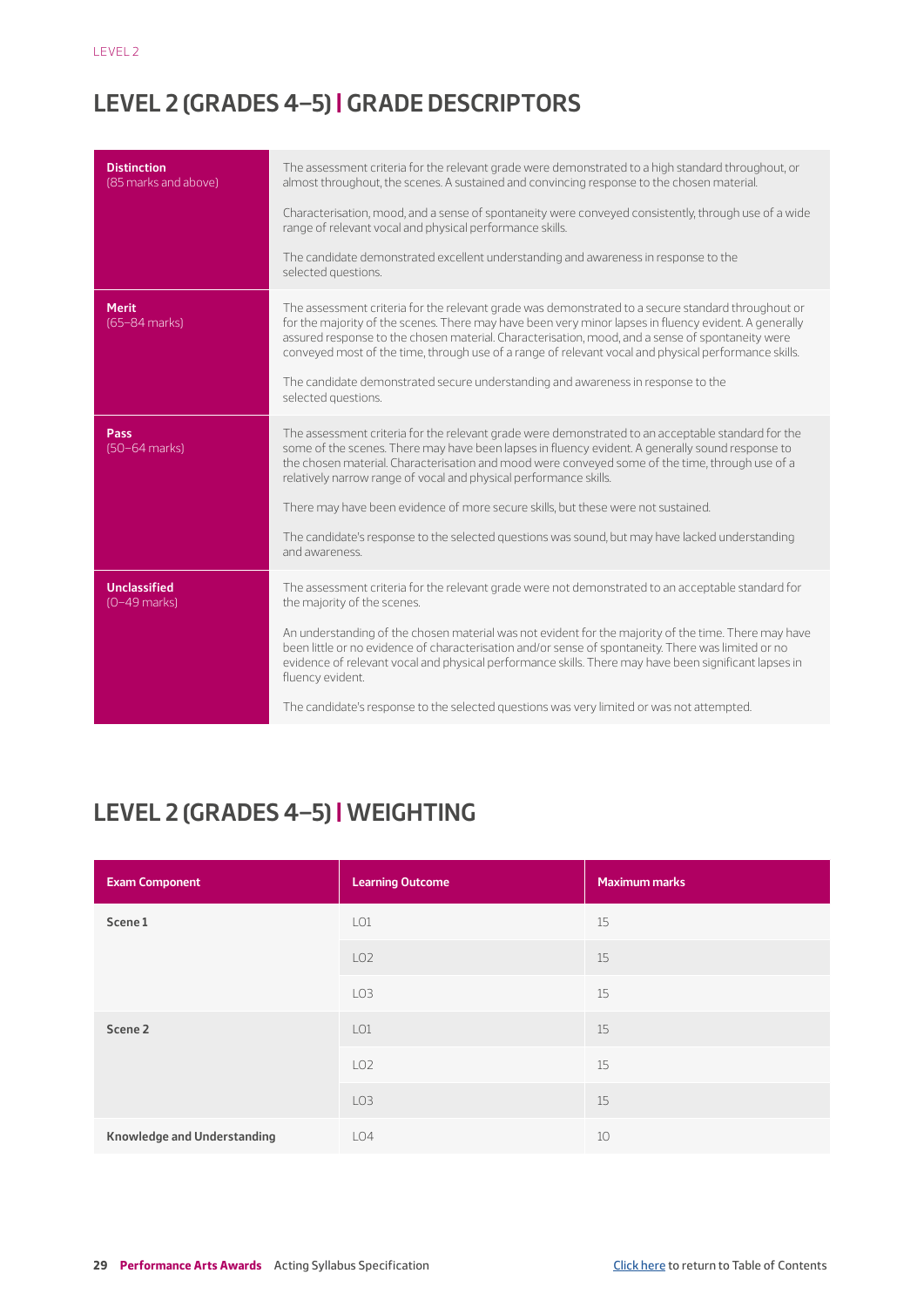<span id="page-29-0"></span>

# **GRADE 6 | CONTENT**

Every candidate must perform in **two** scenes. Candidates may enter for the exam as follows:

- ▬ **One candidate:** (Total Examination Time: 25 minutes)
- Scene 1 and Scene 2 performed solo
- ▬ **Two candidates:** (Total Examination Time: 35–40 minutes)
	- One of the scenes (either Scene 1 or Scene 2) must be a duologue.
	- The other scene (either Scene 1 or Scene 2) may be a duologue **or** may consist of one monologue each
- ▬ **Three candidates:** (Total Examination Time: 40–50 minutes)
	- One of the scenes (either Scene 1 or Scene 2) must include all three candidates.
	- The other scene (either Scene 1 or Scene 2) may include all three candidates **or** may consist of one monologue each

#### **Scene 1**

Perform a scene from a play written or published before 1990

- For solo candidates, scenes should be a minimum of 2 ½ minutes and no more than 4 minutes
- For two candidates, scenes should be a minimum of 4 minutes and no more than 5 minutes
- For three candidates, scenes should be a minimum of 5 minutes and no more than 6 minutes

The candidate(s) should introduce their scene, stating the title, author, character(s) and a brief outline of the context of the scene, prior to the performance.

A copy of the scene must be submitted at the point of booking the exam, or as soon after as possible.

#### **Scene 2**

Perform a scene from either of the following sources:

- a play or screenplay written or published in 1990 or later
- an original scene devised and scripted by the candidate(s)

The duration parameters are the same as those of scene 1.

The scene should provide a contrast in either mood, character or style to that of Scene 1.

The candidate(s) should introduce their scene, stating the title, author, character(s) and a brief outline of the context of the scene, prior to the performance.

A copy of the scene must be submitted at the point of booking the exam, or as soon after as possible.

#### **Knowledge and Understanding**

The candidate will prepare and present a response to questions based on the performed scenes.

Candidates must select one question from List A, and one question from List B. Candidates should prepare a response to their chosen questions. The total time taken to present both responses should be a minimum of 3 minutes, and not exceed 5 minutes, per candidate.

| Ouestion 2:                | List A: Question 1: In Scene 1, describe your character's objectives, feelings and reactions throughout the scene, including<br>how these change or develop<br>In rehearsals/preparation for Scene 1, what processes did you use to help develop an understanding<br>of your character? |
|----------------------------|-----------------------------------------------------------------------------------------------------------------------------------------------------------------------------------------------------------------------------------------------------------------------------------------|
| <b>List B:</b> Ouestion 1: | In Scene 2, describe your character's objectives, feelings and reactions throughout the scene, including<br>how these change or develop                                                                                                                                                 |

*Question 2:* In rehearsals/preparation for Scene 2 what processes did you use to help develop an understanding of your character?

- **For Face-to-Face exams**, the examiner will ask each candidate to present their prepared responses to chosen questions.
- **For Video exams:** Facing directly to camera, candidates should announce their chosen questions followed by presenting their prepared responses to each question.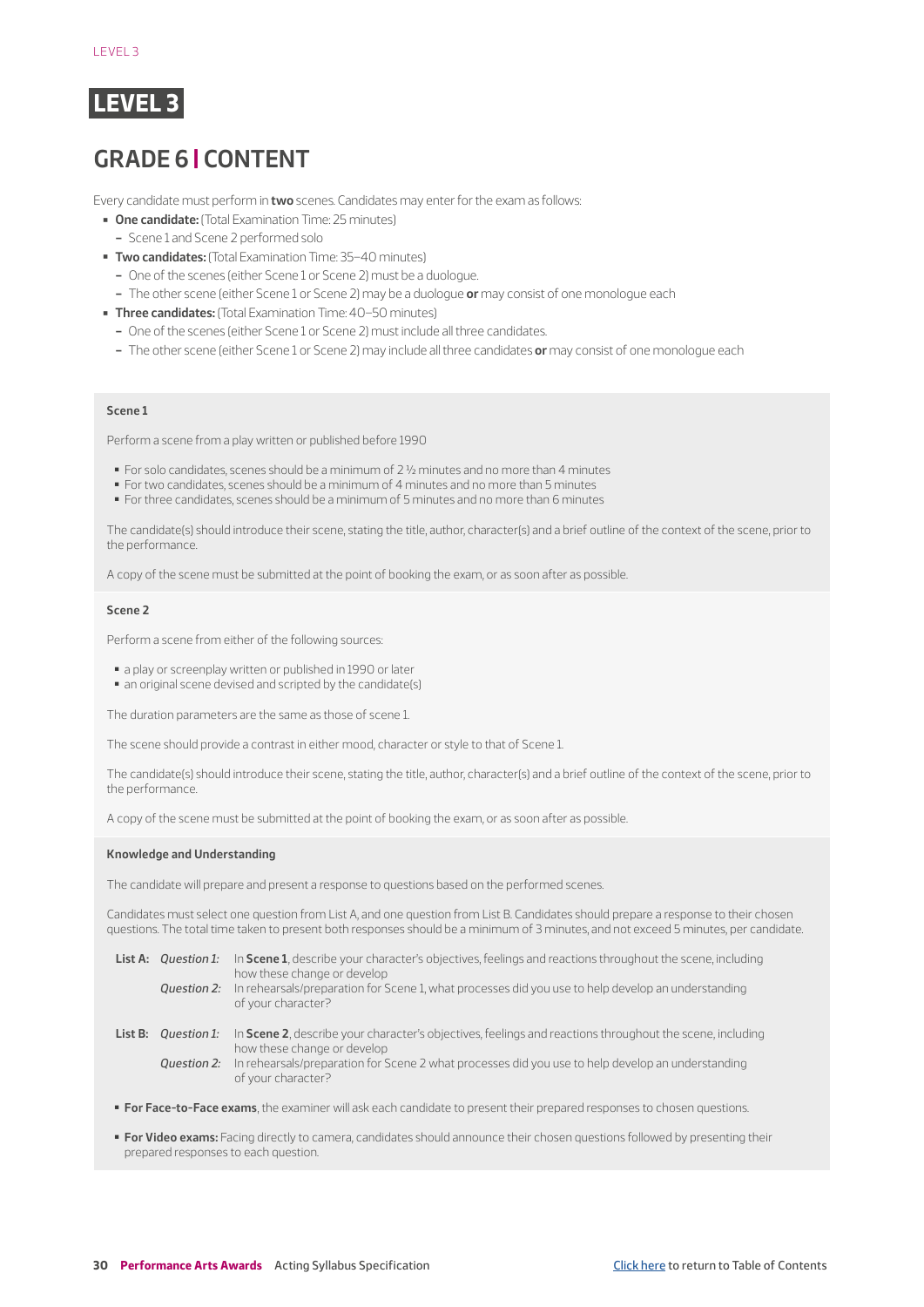# <span id="page-30-0"></span>**GRADE 6 | ASSESSMENT CRITERIA**

| <b>Learning Outcome</b>                                                                                                                                                                  | <b>Assessment Criteria</b>                                                                                                                                                                                                                                    | <b>Exam Section</b>         |
|------------------------------------------------------------------------------------------------------------------------------------------------------------------------------------------|---------------------------------------------------------------------------------------------------------------------------------------------------------------------------------------------------------------------------------------------------------------|-----------------------------|
| <b>Learning Outcome 1:</b><br>Perform from memory, demonstrating an<br>understanding of the content and meaning of<br>the chosen material                                                | 1.1 Perform two scenes from memory with<br>a sense of spontaneity<br>1.2 Demonstrate an understanding of the<br>character's emotions and objectives<br>1.3 Demonstrate an understanding of place,<br>period, other characters and audience,<br>as appropriate | Performance Pieces          |
| <b>Learning Outcome 2:</b><br>Use vocal skills in response to the material<br>being presented                                                                                            | 2.1 Speak audibly and intelligibly<br>2.2 Respond vocally to the technical<br>demands of both texts and<br>characterisations<br>2.3 Demonstrate use of vocal skills to convey<br>subtleties of characterisation and mood                                      | Performance Pieces          |
| <b>Learning Outcome 3:</b><br>Use face and body in response to the material<br>being presented                                                                                           | 3.1 Demonstrate use of facial expression,<br>to reflect characterisation and subtleties<br>of mood<br>3.2 Communicate the physical characteristics<br>of the character through appropriate<br>movement, gesture, stance and use<br>of space                   | Performance Pieces          |
| <b>Learning Outcome 4:</b><br>Demonstrate an understanding of the chosen<br>material, including content, context and<br>role (as appropriate) and rehearsal process<br>(Grades 5-8 only) | 4.1 Communicate an understanding of<br>the scenes, characters portrayed, and<br>rehearsal processes (as appropriate)                                                                                                                                          | Knowledge and Understanding |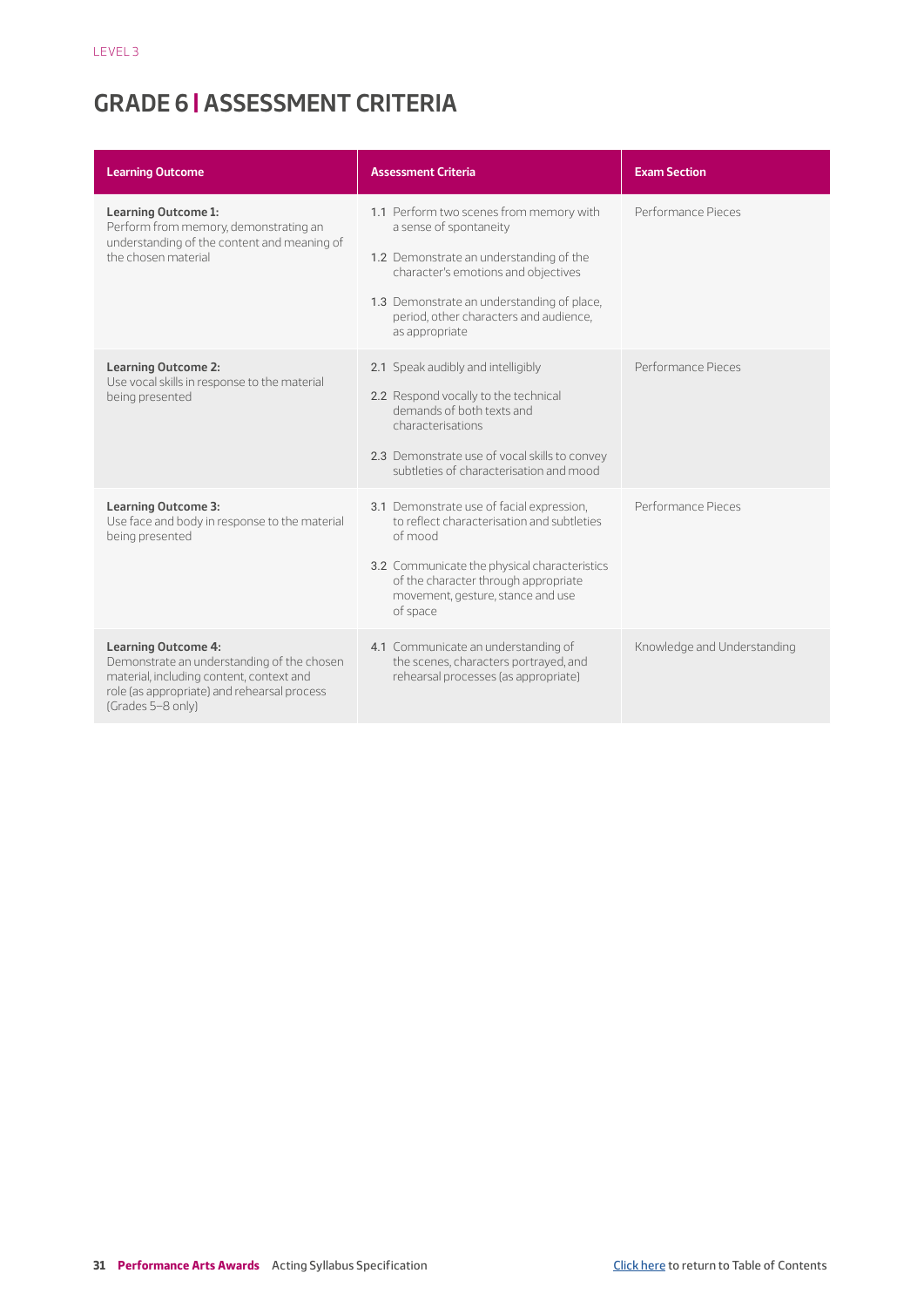# <span id="page-31-0"></span>**GRADE 7 | CONTENT**

Every candidate must perform in **three** scenes. Candidates may enter for the exam as follows:

- ▬ **One candidate:** (Total Examination Time: 25 minutes)
- All three scenes performed solo
- **Two candidates:** (Total Examination Time: 35-45 minutes)
	- Two of the scenes must be duologues.
	- The other scene (either Scene 1, Scene 2 or Scene 3) may be a duologue **or** may consist of one monologue each
- ▬ **Three candidates:** (Total Examination Time: 45–55 minutes)
	- Two of the scenes must include all three candidates.
	- The other scene (either Scene 1, Scene 2 or Scene 3) may include all three candidates **or** may consist of one monologue each

#### **Scene 1**

Perform a scene from a play written or published before 1900.

- For solo candidates, scenes should be a minimum of 2½ minutes and no more than 4 minutes
- For two candidates, scenes should be a minimum of 4 minutes and no more than 5 minutes
- For three candidates, scenes should be a minimum of 5 minutes and no more than 6 minutes

The candidate(s) should introduce their scene, stating the title, author, character(s) and a brief outline of the context of the scene, prior to the performance.

A copy of the scene must be submitted at the point of booking the exam, or as soon after as possible.

#### **Scene 2**

Perform a scene from a play written or published in 1900 or later.

The duration parameters are the same as those of Scene 1.

The candidate(s) should introduce their scene, stating the title, author, character(s) and a brief outline of the context of the scene, prior to the performance.

A copy of the scene must be submitted at the point of booking the exam, or as soon after as possible.

#### **Scene 3**

Perform a scene from **either one** of the following sources:

- a play or screenplay written or published in 1900 or later, which is different in either mood, character, period, or style to Scene 2.
- an original scene devised and scripted by the candidate(s)

The duration parameters are the same as those of Scene 1.

The candidate(s) should introduce their scene, stating the title, author, character(s) and a brief outline of the context of the scene, prior to the performance.

A copy of the scene must be submitted at the point of booking the exam, or as soon after as possible.

*Table continued on next page…*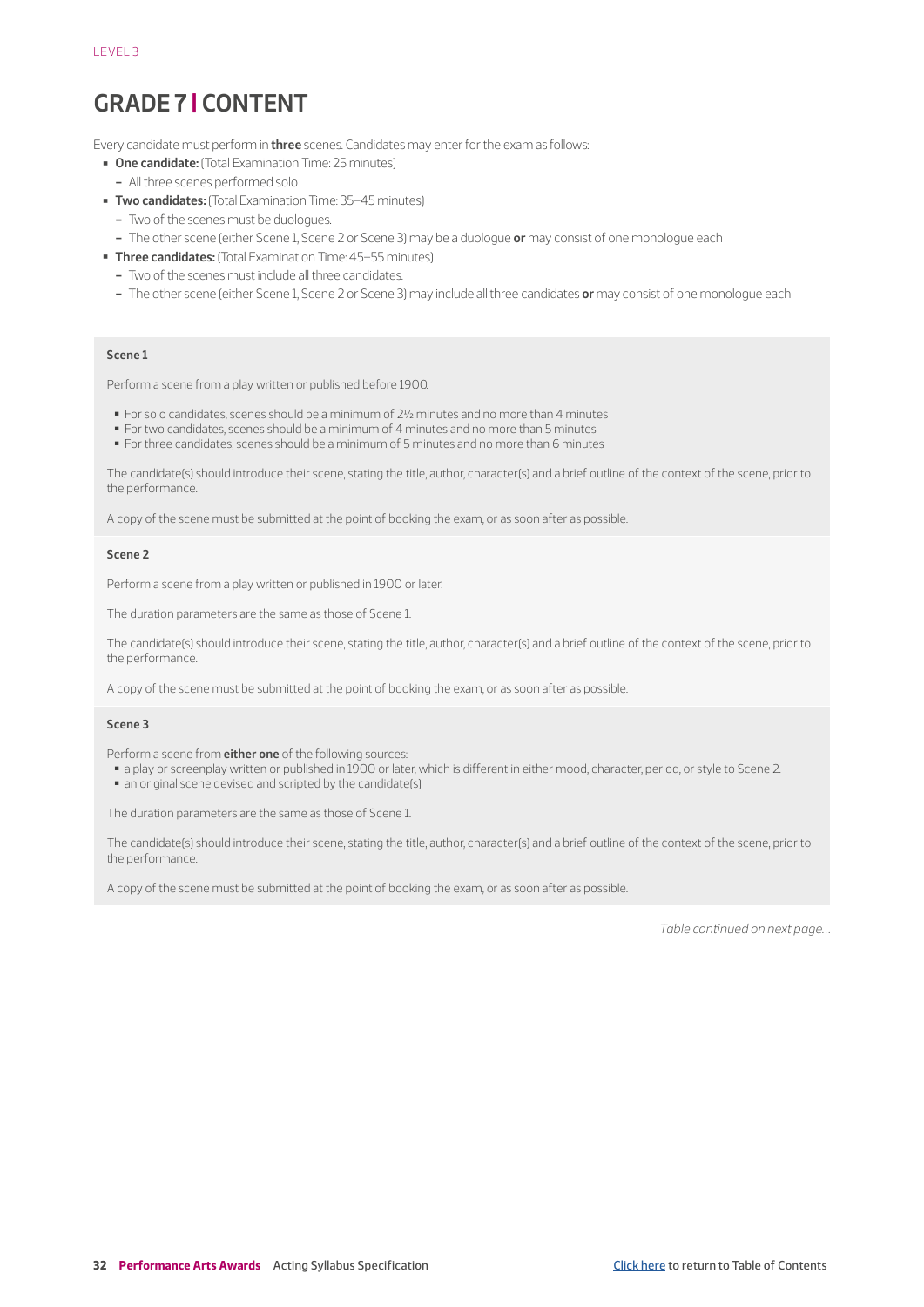#### <span id="page-32-0"></span>**Knowledge and Understanding**

The candidate will prepare and present a response to questions based on the performed scenes.

Candidates must select one question from List A, and one question from List B. Candidates should prepare a response to their chosen questions. The total time taken to present both responses should be a minimum of 3 minutes, and not exceed 5 minutes, per candidate.

|  | List A: Question 1: Select either Scene 1 or Scene 2. Explain your character's role within the context of the entire play from which<br>the scene was taken.                                                  |
|--|---------------------------------------------------------------------------------------------------------------------------------------------------------------------------------------------------------------|
|  | <b>Question 2:</b> Select either Scene 1 or Scene 2. Describe the historical period / context in which the author was writing, and<br>how it influenced your performance or the rehearsal process.            |
|  | List B: Question 1: Select any of the performed scenes. In rehearsals/preparation for that scene, explain what processes you used to<br>help develop an understanding of your character and their objectives. |
|  | <b>Question 2:</b> Select any of the performed scenes and critique your performance, including something you felt went well and<br>something you may do differently in future.                                |
|  |                                                                                                                                                                                                               |

- ▬ **For Face-to-Face exams,** the examiner will ask each candidate to present their prepared responses to the chosen questions.
- ▬ **For Video exams:** Facing directly to camera, candidates should announce their chosen questions followed by presenting their prepared responses to each question.

# **GRADE 7 | ASSESSMENT CRITERIA**

| <b>Learning Outcome</b>                                                                                                                                                                  | <b>Assessment Criteria</b>                                                                                                                                                                                                                                                                                                   | <b>Exam Section</b>         |
|------------------------------------------------------------------------------------------------------------------------------------------------------------------------------------------|------------------------------------------------------------------------------------------------------------------------------------------------------------------------------------------------------------------------------------------------------------------------------------------------------------------------------|-----------------------------|
| <b>Learning Outcome 1:</b><br>Perform the chosen material from memory,<br>demonstrating an understanding of the<br>content and meaning                                                   | 1.1 Perform three scenes from memory<br>with a sense of spontaneity and a mature<br>understanding of text and subtext.<br>1.2 Communicate an understanding of the<br>character's objectives and intentions.<br>1.3 Communicate a mature understanding<br>of place, period, other characters and<br>audience, as appropriate. | Performance Pieces          |
| <b>Learning Outcome 2:</b><br>Use vocal skills in response to the material<br>being presented                                                                                            | 2.1 Respond vocally to the technical<br>demands of all three texts and<br>characterisations<br>2.2 Speak intelligibly and maintain adequate<br>support of the voice<br>2.3 Demonstrate use of vocal skills to convey<br>subtleties of characterisation and mood.                                                             | Performance Pieces          |
| <b>Learning Outcome 3:</b><br>Use face and body in response to the material<br>being presented                                                                                           | 3.1 Demonstrate use of facial expression<br>to convey subtleties of characterisation<br>hoom hns<br>3.2 Convey the physical characteristics<br>of the characters portrayed, through<br>appropriate movement, gesture, stance<br>and use of space.                                                                            | Performance Pieces          |
| <b>Learning Outcome 4:</b><br>Demonstrate an understanding of the chosen<br>material, including content, context and<br>role (as appropriate) and rehearsal process<br>(Grades 5-8 only) | 4.1 Communicate an understanding of the<br>characters portrayed, author, context and<br>rehearsal processes (as appropriate)                                                                                                                                                                                                 | Knowledge and Understanding |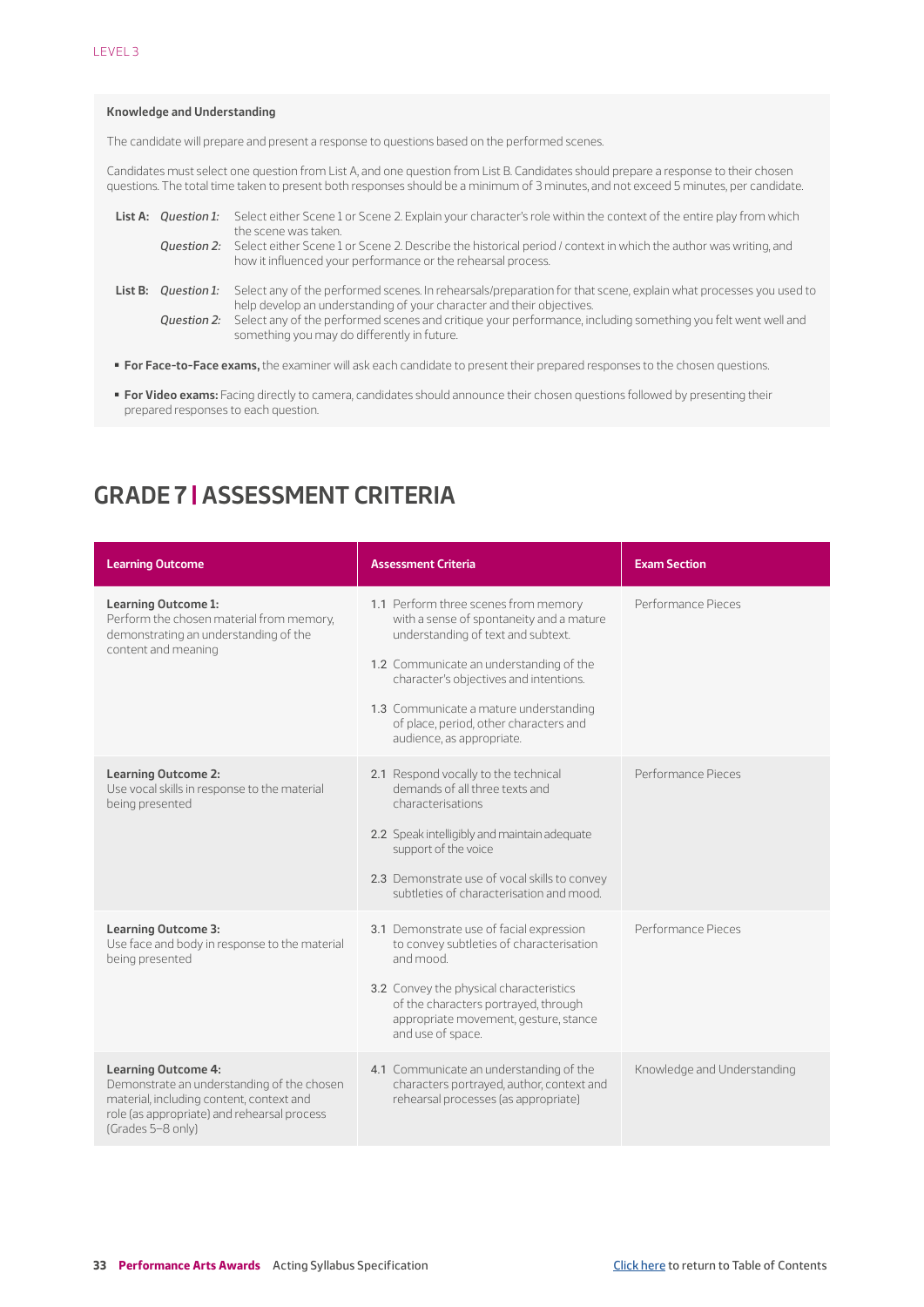# <span id="page-33-0"></span>**GRADE 8 | CONTENT**

Every candidate must perform in **three** scenes. Candidates may enter for the exam as follows:

- ▬ **One candidate:** (Total Examination Time: 30 minutes)
- All three scenes performed solo
- **Two candidates:** (Total Examination Time: 40-50 minutes)
	- Two of the scenes must be duologues.
	- The other scene (either Scene 1, Scene 2 or Scene 3) may be a duologue or may consist of one monologue each
- ▬ **Three candidates:** (Total Examination Time: 50–60 minutes)
	- Two of the scenes must include all three candidates.
	- The other scene (either Scene 1, Scene 2 or Scene 3) may include all three candidates or may consist of one monologue each

#### **Scene 1**

Perform a scene from a play written or published before 1900.

- For solo candidates, scenes should be a minimum of 3 minutes and no more than 4 minutes
- For two candidates, scenes should be a minimum of 4 minutes and no more than 5 1/2 minutes
- For three candidates, scenes should be a minimum of 5 minutes and no more than 7 minutes

The candidate(s) should introduce their scene, stating the title, author, character(s) and a brief outline of the context of the scene, prior to the performance.

A copy of the scene must be submitted at the point of booking the exam, or as soon after as possible.

#### **Scene 2**

Perform a scene from a play written or published in 1900 or later.

The duration parameters are the same as those of Scene 1.

The candidate(s) should introduce their scene, stating the title, author, character(s) and a brief outline of the context of the scene, prior to the performance.

A copy of the scene must be submitted at the point of booking the exam, or as soon after as possible.

#### **Scene 3**

Perform a scene from **either one** of the following sources:

- a play or screenplay written or published in 1900 or later, which is different in either mood, character, period, or style to Scene 2.
- an original scene devised and scripted by the candidate(s)

The duration parameters are the same as those of Scene 1.

The candidate(s) should introduce their scene, stating the title, author, character(s) and a brief outline of the context of the scene, prior to the performance.

A copy of the scene must be submitted at the point of booking the exam, or as soon after as possible.

*Table continued on next page…*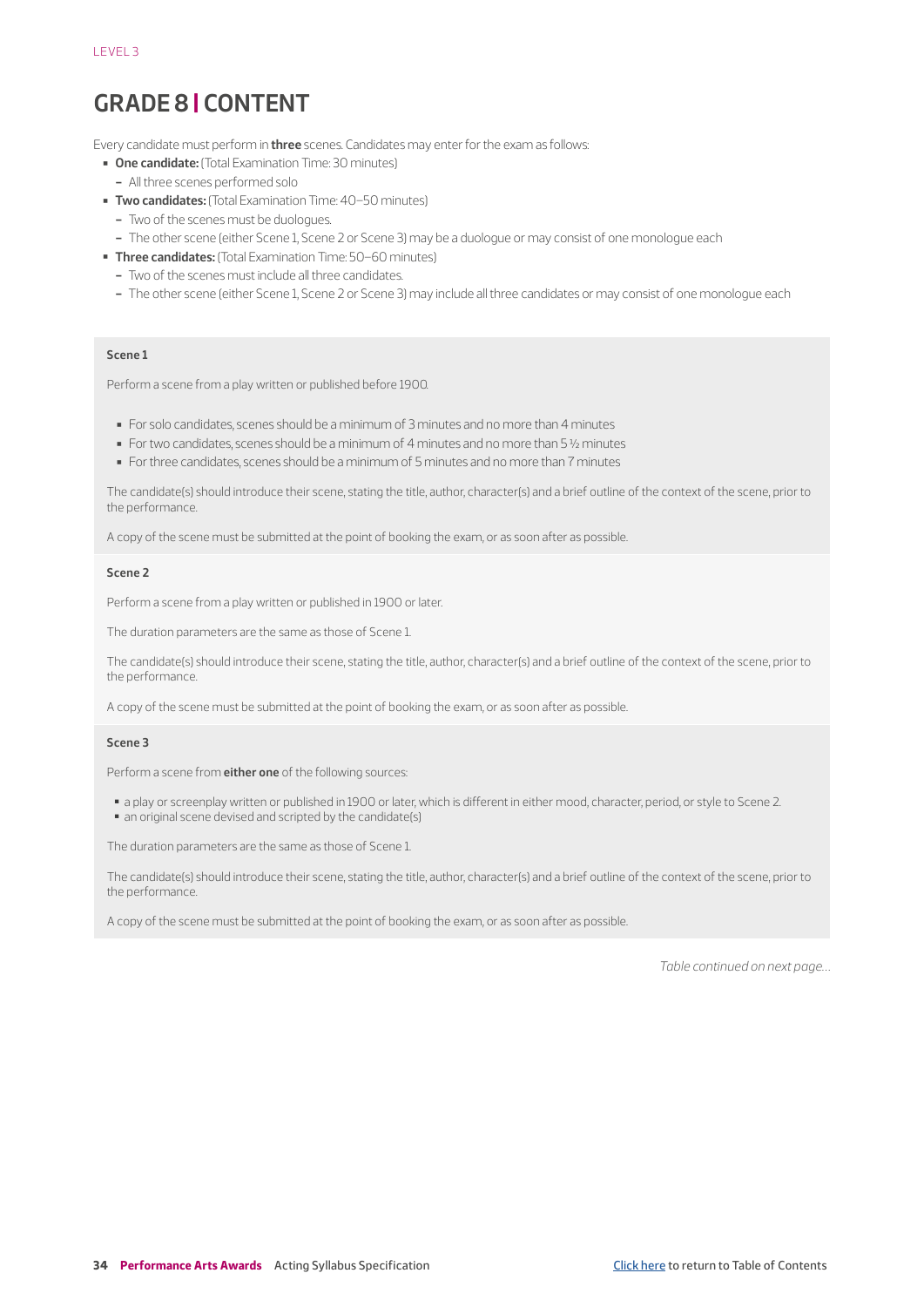#### **Knowledge and Understanding**

The candidate will prepare and present a response to questions based on the performed scenes.

Candidates must select **one** question from List A, and **one** question from List B. Candidates should prepare a response to their chosen questions. The total time taken to present both responses should be a minimum of 3 minutes, and not exceed 5 minutes, per candidate.

|                            | List A: Question 1: Select either Scene 1 or Scene 2. Explain how the writer's style, and the historical period in which the author was<br>writing, influenced your performance or the rehearsal process.<br>Question 2: Select either Scene 1 or Scene 2. Explain your character's objective in the scene and their super-objective in the<br>play from which the scene is taken.             |
|----------------------------|------------------------------------------------------------------------------------------------------------------------------------------------------------------------------------------------------------------------------------------------------------------------------------------------------------------------------------------------------------------------------------------------|
| <b>List B:</b> Ouestion 1: | Select any of the performed scenes. In rehearsals/preparation for that scene, explain what techniques or<br>processes you used to help develop an understanding of your character and their objectives?<br><b>Question 2:</b> Select any one of the performed scenes. Explain how a theatre practitioner influenced your performance in that<br>scene or the rehearsal process for that scene. |

▬ **For Face-to-Face exams**, the examiner will ask each candidate to present their prepared responses to the chosen questions.

▬ **For Video exams:** Facing directly to camera, candidates should announce their chosen questions followed by presenting their prepared responses to each question.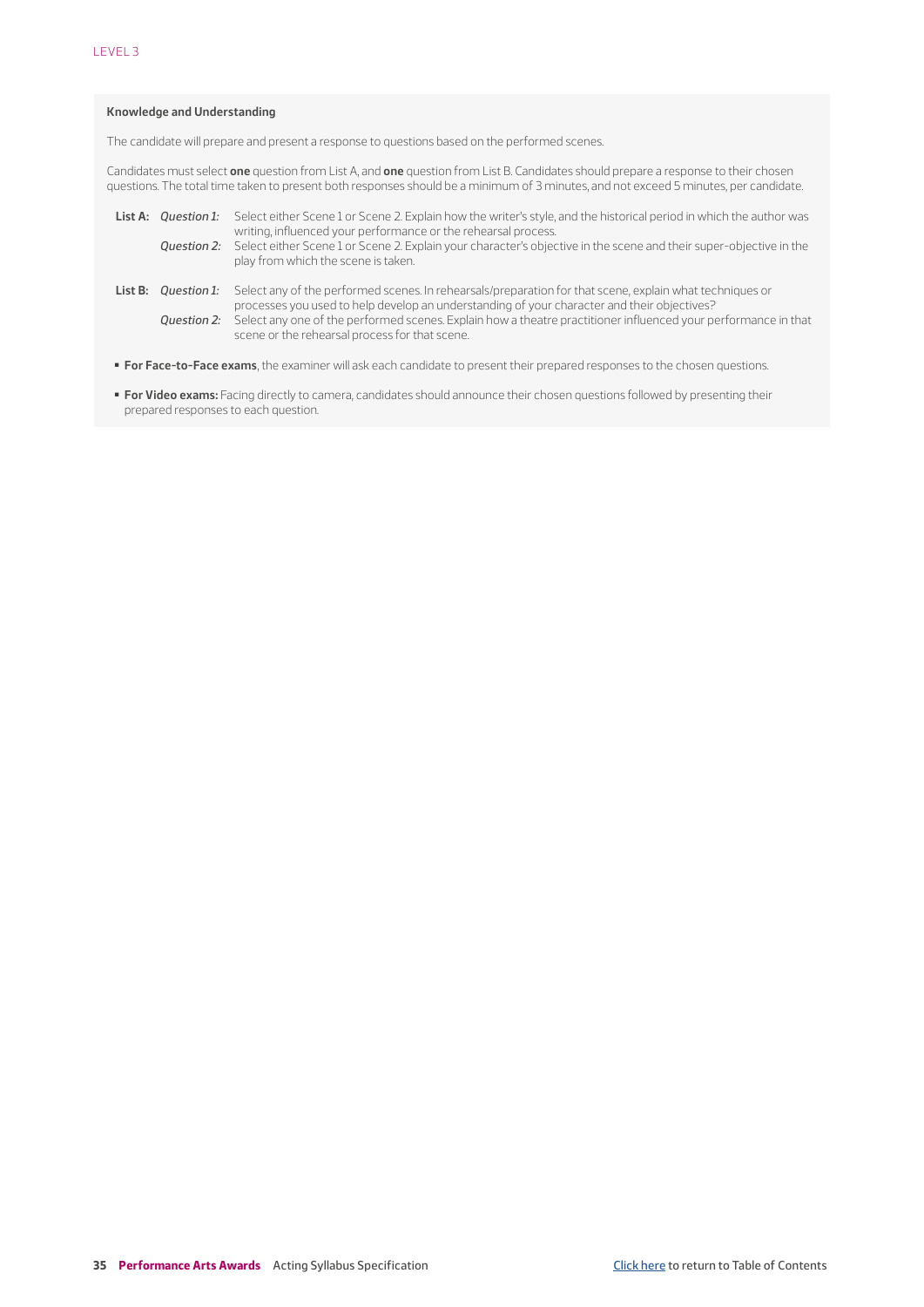# <span id="page-35-0"></span>**GRADE 8 | ASSESSMENT CRITERIA**

| <b>Learning Outcome</b>                                                                                                                                                                  | <b>Assessment Criteria</b>                                                                                                                                                                                                                                                                                                                                                                                     | <b>Exam Section</b>         |
|------------------------------------------------------------------------------------------------------------------------------------------------------------------------------------------|----------------------------------------------------------------------------------------------------------------------------------------------------------------------------------------------------------------------------------------------------------------------------------------------------------------------------------------------------------------------------------------------------------------|-----------------------------|
| <b>Learning Outcome 1:</b><br>Perform the chosen material from memory,<br>demonstrating an understanding of the<br>content and meaning                                                   | 1.1 Perform three scenes from memory with<br>a sense of spontaneity, demonstrating<br>a mature interpretation of text and<br>awareness of subtext.<br>1.2 Maintain an understanding of character,<br>objectives and intentions through<br>the scene.<br>1.3 Communicate a mature understanding<br>of the world of the character, including<br>place, period, other characters and<br>audience, as appropriate. | Performance Pieces          |
| <b>Learning Outcome 2:</b><br>Use vocal skills in response to the material<br>being presented                                                                                            | 2.1 Respond vocally to the technical<br>demands of all three texts and<br>characterisations<br>2.2 Maintain adequate support of the voice<br>through all phrases<br>2.3 Demonstrate use of vocal skills to convey<br>subtleties of characterisation and mood.                                                                                                                                                  | Performance Pieces          |
| <b>Learning Outcome 3:</b><br>Use face and body in response to the material<br>being presented                                                                                           | 3.1 Demonstrate use of facial expression<br>to convey subtleties of characterisation<br>hoom hns<br>3.2 Convey and sustain the physical<br>characterisations of the characters<br>portrayed, through appropriate<br>movement, gesture, stance and use<br>of space.                                                                                                                                             | Performance Pieces          |
| <b>Learning Outcome 4:</b><br>Demonstrate an understanding of the chosen<br>material, including content, context and<br>role (as appropriate) and rehearsal process<br>(Grades 5-8 only) | 4.1 Communicate a mature understanding of<br>the characters portrayed, author, context<br>and rehearsal processes (as appropriate)                                                                                                                                                                                                                                                                             | Knowledge and Understanding |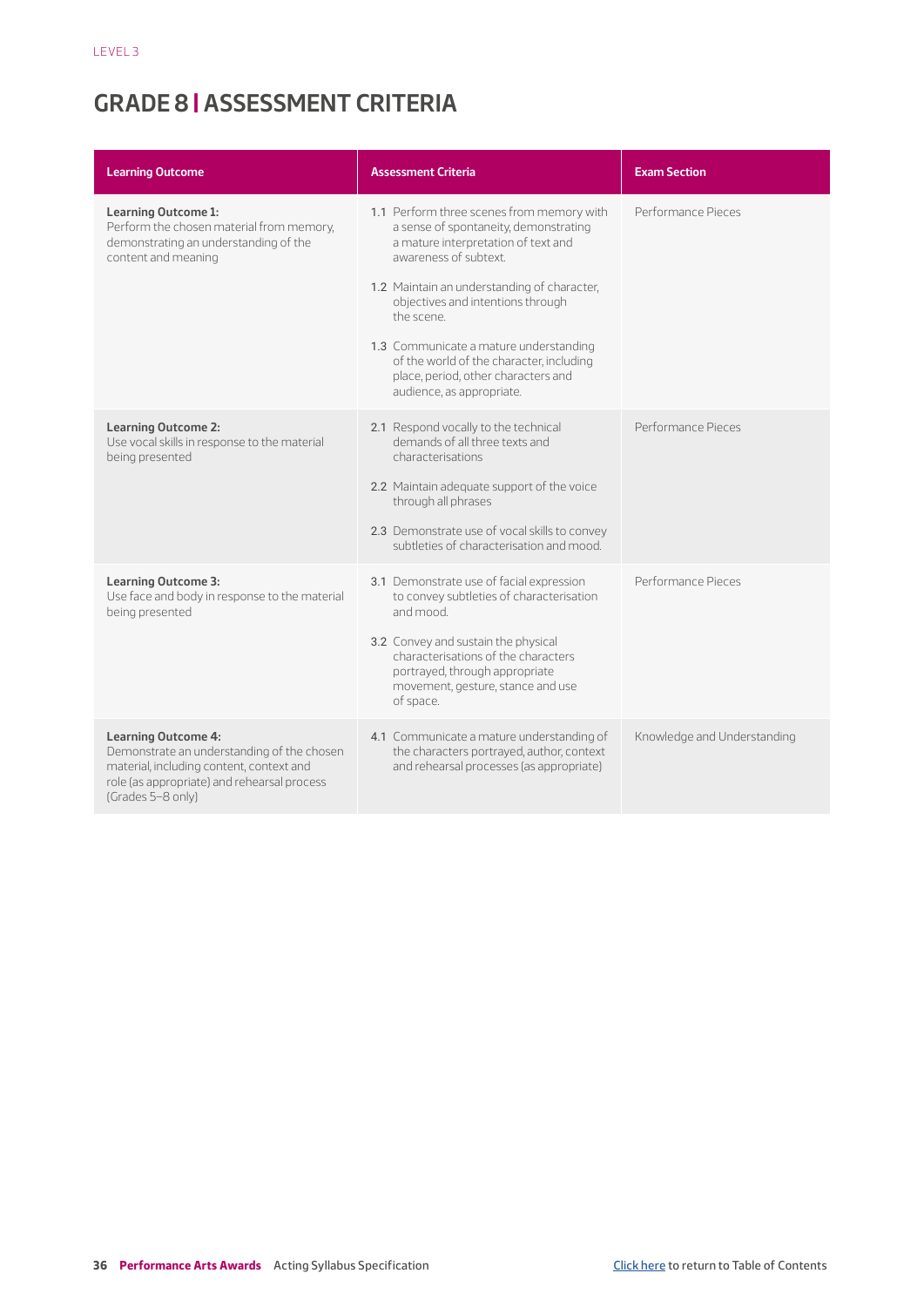# <span id="page-36-0"></span>**LEVEL 3 (GRADES 6–8) | GRADE DESCRIPTORS**

| <b>Distinction</b><br>(85 marks and above) | The assessment criteria for the relevant grade were demonstrated to an advanced standard<br>throughout, or almost throughout, the scenes. A mature, sensitive and convincing interpretation of<br>the chosen material was evident throughout. Characterisation, mood, and a sense of spontaneity<br>were conveyed consistently, through use of a comprehensive range of relevant vocal and physical<br>performance skills.<br>The candidate's responses to the selected questions were consistently insightful and detailed.                                                                                               |
|--------------------------------------------|----------------------------------------------------------------------------------------------------------------------------------------------------------------------------------------------------------------------------------------------------------------------------------------------------------------------------------------------------------------------------------------------------------------------------------------------------------------------------------------------------------------------------------------------------------------------------------------------------------------------------|
| <b>Merit</b><br>(65-84 marks)              | The assessment criteria for the relevant grade were demonstrated to a secure standard overall. A<br>mature interpretation of the chosen material was evident, although may not have been fully consistent.<br>Characterisation, mood, and a sense of spontaneity were securely conveyed for the majority of the<br>time, through use of a range of relevant vocal and physical performance skills. There may have been<br>very minor lapses in fluency evident.<br>The candidate responded in secure detail to the selected questions.                                                                                     |
| Pass<br>(50-64 marks)                      | The assessment criteria for the relevant grade were demonstrated to an acceptable standard for the<br>majority of the scenes. There may have been some evidence of more advanced skills, but these were<br>not sustained. There may have been lapses in fluency evident.<br>A mature interpretation of the material was evident some of the time. Characterisation, mood, and a<br>sense of spontaneity were conveyed through use of vocal and physical performance skills at times,<br>although these may have been limited. The candidate's response to the selected questions was sound,<br>but may have lacked detail. |
| <b>Unclassified</b><br>$(0-49$ marks)      | The assessment criteria for the relevant grade were not demonstrated to an acceptable standard for<br>the majority of the scenes.<br>A mature understanding of the chosen material was not evident for the majority of, or throughout,<br>the performance. There may have been significant lapses in fluency evident.<br>There may have been little or no evidence of characterisation and/or a sense of spontaneity. There was<br>limited or no evidence of relevant vocal and physical performance skills.<br>The candidate's response to the selected questions was very limited or was not attempted.                  |